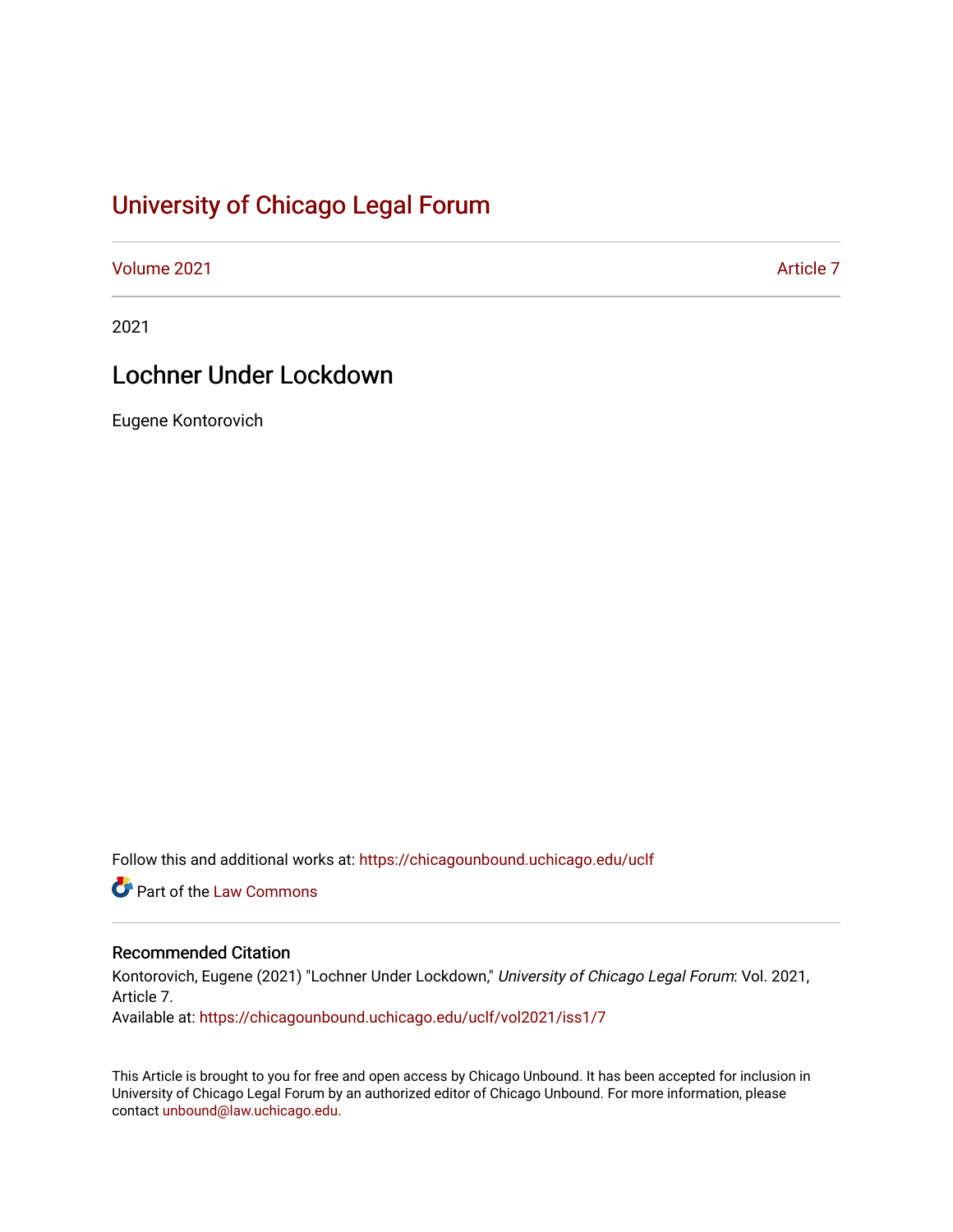## *Lochner* **Under Lockdown**

*Eugene Kontorovich*†

#### I. INTRODUCTION

In 1905, the Supreme Court rendered two landmark decisions on the scope of individual liberty—*Jacobson v. Massachusetts*<sup>1</sup> and *Lochner v. New York*.2 The first denied a substantive due process claim and has become the legal bedrock of all judicial examinations of public health measures ever since (and is the go-to citation of contemporary COVID-19 cases). The other upheld a substantive due process claim and was thrown in the dustbin of constitutional history, known now only as part of the "anticanon."3 Yet to address the broad restrictions on liberty caused by current and foreseeable pandemic responses, it is worth noting that the *Lochner* Court *is* the *Jacobson* Court and that the cases were decided within months of each other.4 The latter's broad deference to public health authority lived side-by-side with a broader conception of individual liberty. At a time when state police power has imposed unprecedented limitations on individuals' ability to provide for themselves in dignity, *Lochner* should be brought out of lockdown.

\*\*\*

The overarching story of substantive due process in the twentieth century was the rejection of economic rights as fundamental, followed by a recognition of unenumerated rights largely in the area of reproduction and sexuality. One explanation for this trajectory could simply be a deeper social understanding of what is important in life. But another view would suggest that the Court believed basic economic rights to be largely safe from legislative encroachment. From the late 1940s on, it seemed increasingly unlikely that the United States would go the way of Eastern Europe, embracing economic doctrines that fundamentally

<sup>†</sup> Professor of Law, George Mason University Scalia Law School.

 $1$  197 U.S. 11 (1905).

 $2$  198 U.S. 45 (1905).

<sup>3</sup> *See* Jamal Green, *The Anticanon*, 125 HARV. L. REV. 379, 380 (2011).

<sup>4</sup> *See Lochner*, 198 U.S. at 75 ("The other day we sustained the Massachusetts vaccination law." (citing *Jacobson*)).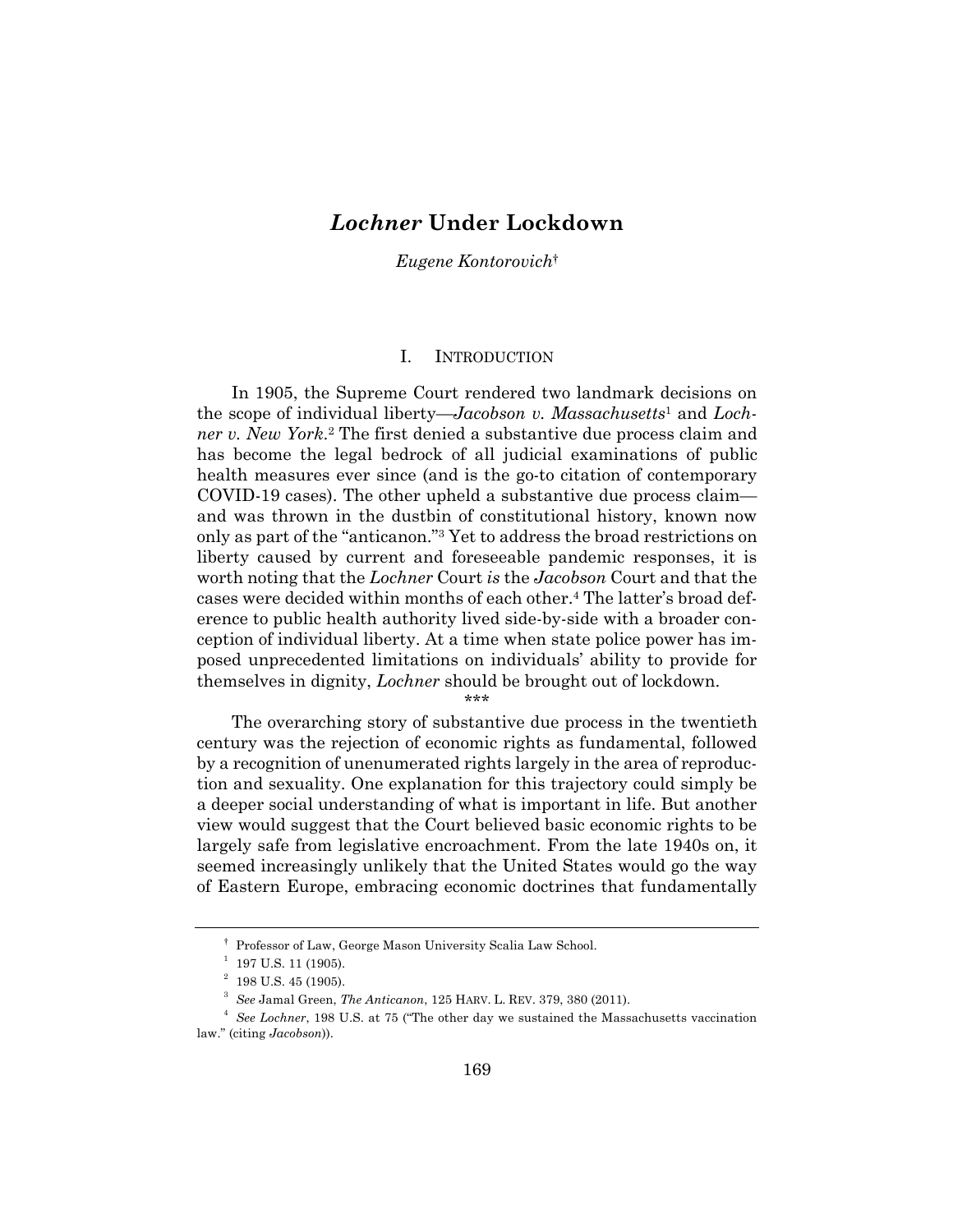reified the power of the state over the individual. It was not generally thought that the freedom of contract would be suppressed or interfered with as thoroughgoingly, as say, abortions. The shift parallels, perhaps not accidentally, the shift in progressive intellectuals' emphasis from economic rights to ones of autonomy and identity. As Marcuse put it, rapidly increasing standards of living ("freedom from want, the concrete substance of all freedom") reduced the public salience of "freedom of enterprise," while inhibiting true autonomy and spirit of humans, which required, *inter alia*, sexual liberation.5

The government response to the COVID-19 pandemic has changed all that. In a matter of weeks, across the country, entire industries were shut down indefinitely, and often fatally. State and local shut-down and social distancing orders have prohibited contractual relations on a scale previously unimagined. By means of illustration, the unemployment rate during 2020 rose to its highest levels since official measurement began—due to a combination of private avoidance behaviors and government fiat.6 The broad closures and lockdowns that are characteristic of governments' COVID-19 responses, and will likely characterize responses to future pandemics, are unprecedented. As will be discussed below, even in the vastly more virulent Spanish Flu pandemic,<sup>7</sup> state governments did not implement blanket closures of businesses. Similarly radical was the federal mandate, formulated nearly two years after the start of the pandemic, making the COVID-19 vaccine an actual or de facto condition of employment for much of the nation's workers.<sup>8</sup>

In the first several months of the pandemic, courts uniformly turned away all constitutional challenges to lockdown measures. In these early cases, courts expressed broad and uncritical deference to emergency measures responding to the novel pandemic. Yet as closures

<sup>5</sup> HEBERT MARCUSE, ONE DIMENSIONAL MAN: STUDIES IN THE IDEOLOGY OF ADVANCED INDUSTRIAL SOCIETY 1–2 (1964).

<sup>6</sup> GENE FALK ET AL., CONG. RSCH. SERV., R46554, UNEMPLOYMENT RATES DURING THE COVID-19 PANDEMIC 2 (2021), https://fas.org/sgp/crs/misc/R46554.pdf [https://perma.cc/JLY8- L3UC].

By some estimates, the Spanish Flu was four times deadlier than COVID-19—that is, an infected person had a four times greater chance of dying. Moreover, the Spanish Flu resulted in a far greater loss of life-years because it overwhelmingly struck the young. Daihai He et al., *Comparing COVID-19 and the 1918–19 Influenza Pandemics in the United Kingdom*, 98 INT'L J. INFECTIOUS DISEASES 67, 68 (2020), https://doi.org/10.1016/j.ijid.2020.06.075 [https://perma.cc/48GY-T9Q2].

 $8$  This Essay was written before President Biden announced on Sept. 9, 2021 a series of vaccine mandates that extend the great majority of American workers. While the focus of this Essay is on business closures and similar restrictions, they are also relevant to such sweeping vaccine mandates, though unlike closure orders, the effects of the fomer are conditional on non-vaccination.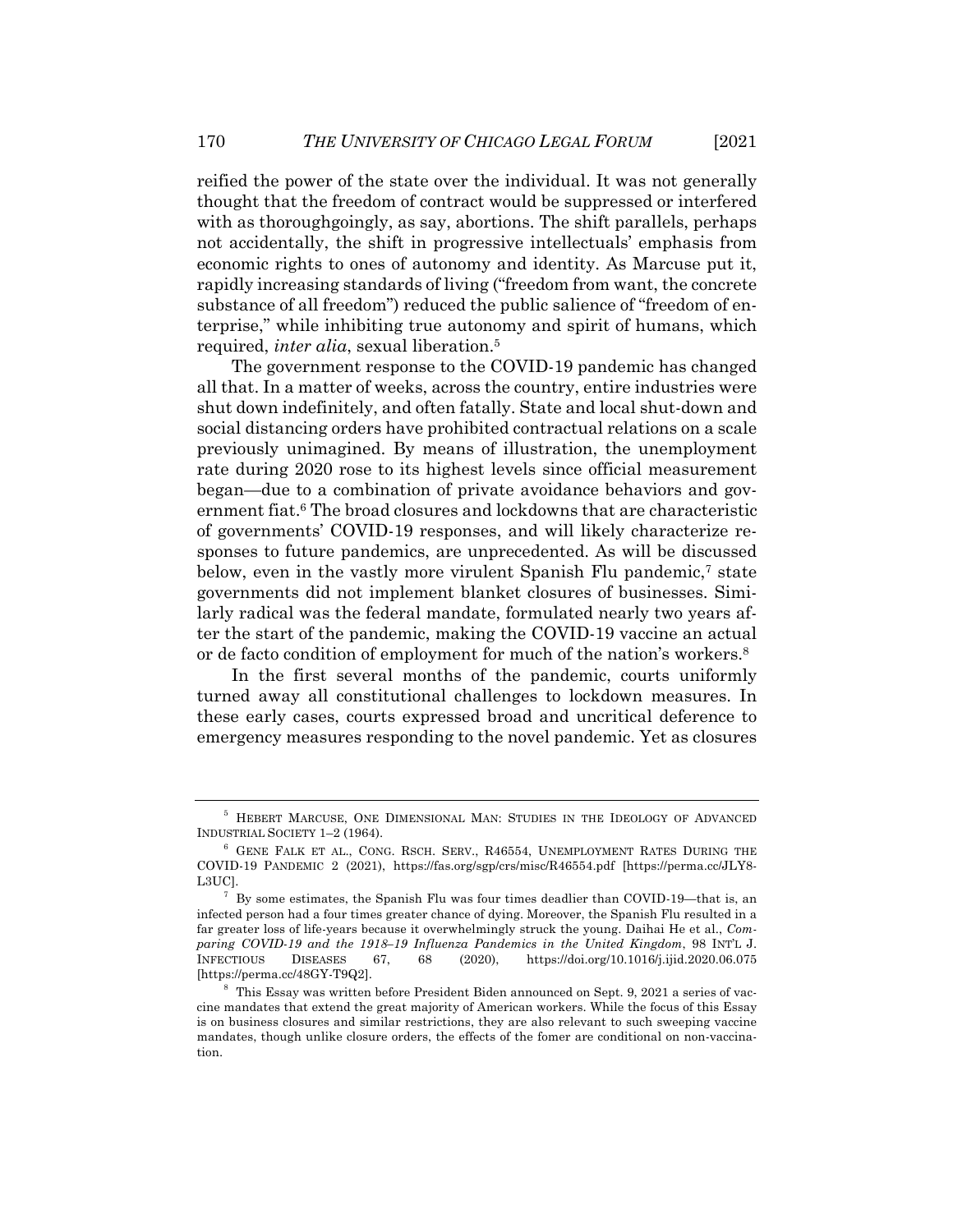wore on,<sup>9</sup> courts began striking down closure and distancing rules when they impacted particular individual rights—political protests,10 communal prayer,<sup>11</sup> travel restrictions,<sup>12</sup> gun purchases,<sup>13</sup> and abortion services.14 For such rights, courts have resumed their strict scrutiny of restrictions, examining their evidentiary basis, the availability of less burdensome alternatives, and so forth.

Yet, while courts have been willing to "second guess" public health determinations when faced with certain kinds of individual rights claims,15 such litigation has only nibbled around the edges of the regulations' liberty-restricting effects. While a growing number of plaintiffs have won relief from restrictions on communal prayer,<sup>16</sup> by far the

<sup>12</sup> *See* Roberts v. Neace, 457 F. Supp. 3d 595, 603 (E.D. Ky. 2020) ("Not only is there a lack of procedural due process with respect to the Travel Ban, but the above examples show that these travel regulations are not narrowly tailored to achieve the government's purpose.").

<sup>13</sup> Conn. Citizens Def. League, Inc. v. Lamont,  $465$  F. Supp. 3d 56, 73 (D. Conn. 2020) (holding that, despite the "principles of deference and even granting the wisdom of the decisions of the Governor and the Commissioner to great deference to the protective measures ordered by government officials in response to the COVID-19 crisis," the imposing of stricter social distancing rules on gun licensing requirements than on "hair salons and barber shops" impermissibly burdens Second Amendment rights), *appeal docketed*, No. 20-2078 (2d Cir. July 1, 2020); Lynchburg Range & Training v. Northam, 105 Va. Cir. 159 (Va. Cir. Ct. 2020) (striking down Virginia's ban on indoor gun ranges under a mixture of federal constitutional and state statutory grounds).

<sup>14</sup> *See, e.g.*, Robinson v. Att'y Gen., 957 F.3d 1171, 1183 (11th Cir. 2020) ("[T]he burdens on abortion created by the state's initial interpretations of the March 27 and April 3 orders far exceeded the orders' benefits in combatting the COVID-19 epidemic."); Adams & Boyle, P.C. v. Slatery, 956 F.3d 913, 926 (6th Cir. 2020) (granting a preliminary injunction against a three-week moratorium on certain abortions, on the grounds that the dangers posed to medical personnel were based on the "State's say-so"), *vacated sub nom.* Slatery v. Adams & Boyle, P.C., 141 S. Ct. 1262 (2021).

<sup>15</sup> *See, e.g.*, Roman Cath. Diocese v. Cuomo, 141 S. Ct. 63, 79 (2020) (Sotomayor, J., dissenting).<br><sup>16</sup> This is not to say that communal prayer is inherently less important than the ability to

work at one's job. Rather, the desire for communal prayer in forms not allowed by state closure orders is likely relevant to fewer people than the desire for remunerative work. Moreover, for most people one's work, and pay that comes from it, is a central part of their lives, and generally more

<sup>9</sup> *Compare* Ramsek v. Beshear, 468 F. Supp. 3d 904, 918 (E.D. Ky. 2020), *appeal dismissed as moot and remanded*, 989 F.3d 494 (6th Cir. 2020) (holding that Kentucky's ban on any outdoor protests with more than ten people violates the First Amendment because it is not narrowly tailored to try to preserve free assembly interests, as evidenced by the fact that "the Commonwealth has required implementation of [social distancing, masking and related measures] in places like restaurants, office buildings, and auctions, but continues to wholly prohibit gatherings for political protest above a set number no matter the circumstance"), *with* Givens v. Newsom, 459 F. Supp. 3d 1302, 1314 (E.D. Cal. 2020) (upholding a challenge to a blanket moratorium on protests at the state Capitol).

<sup>10</sup> *See generally*, *e.g.*, *Ramsek*, 468 F. Supp. 3d 904.

<sup>&</sup>lt;sup>11</sup> The increasing scrutiny that regulations have faced as closures have stretched on for months can be seen in the Supreme Court's growing willingness to strike down limits on communal prayer. *Compare* S. Bay Pentecostal Church v. Newsom, 140 S. Ct. 1613 (2020), *with* S. Bay Pentecostal Church v. Newsom, 141 S. Ct. 716 (2021). *See also Ramsek*, 468 F. Supp. 3d at 918; Capitol Hill Baptist Church v. Bowser, 496 F. Supp. 3d 284, 299 (D.D.C. 2020) ("Now months into this public health crisis, the District has had the opportunity to determine with greater particularity the risks presented by COVID-19 and the restrictions necessary; sweeping justifications perhaps more suitable to the early stages of a public health crisis will not suffice.").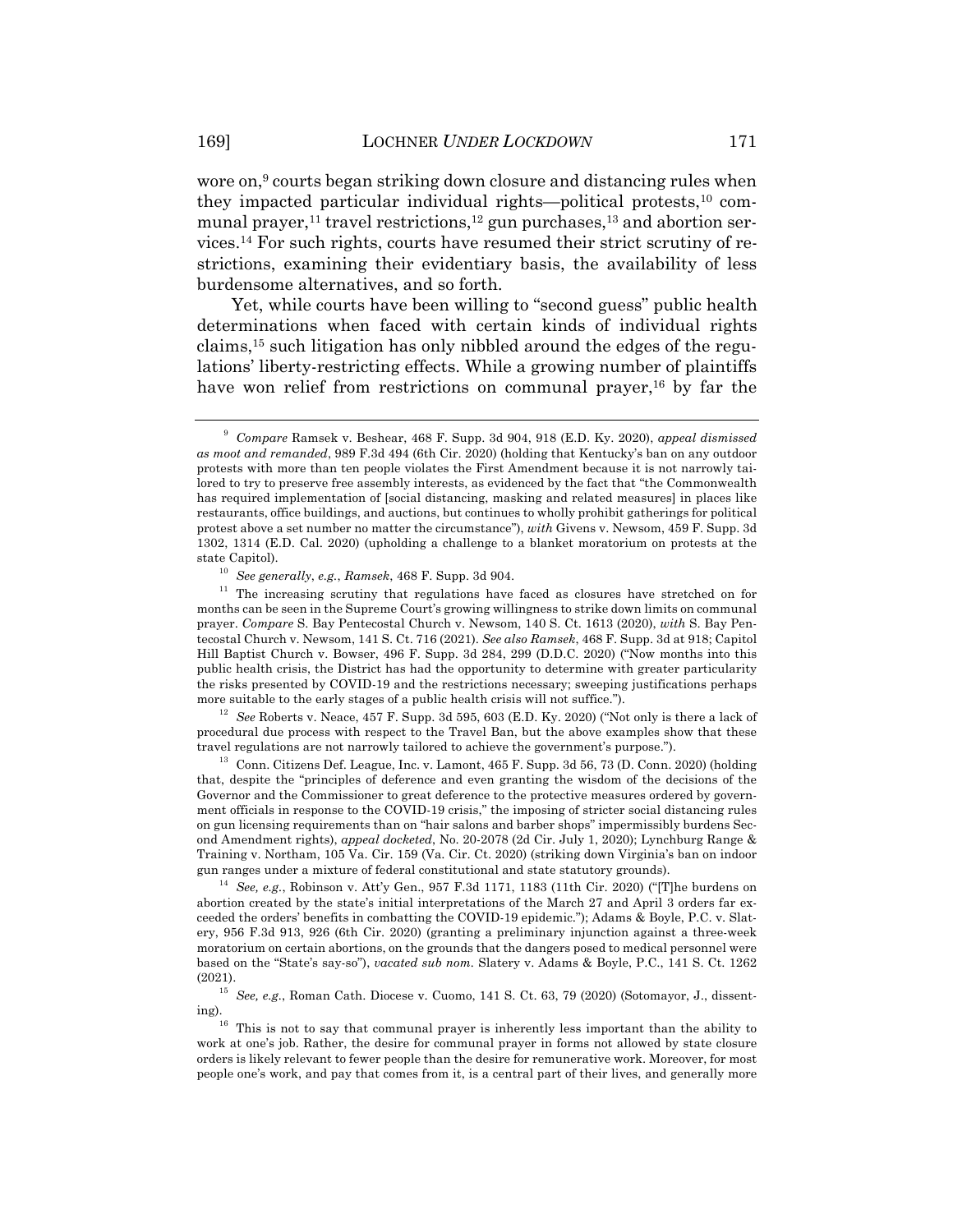broadest and greatest impact of the COVID-19 regulations on peoples' lives—on their ability to work—has largely remained outside the realm of constitutional scrutiny. The shuttering of broad swaths of commerce has led to many constitutional challenges by affected businesses, but these have been extraordinarily unsuccessful.17 Only two federal court decisions have thus far enjoined closure measures in challenges brought by affected business owners—and were promptly stayed by appellate courts.<sup>18</sup> State courts have,<sup>19</sup> with one obscure exception,<sup>20</sup> been similarly unreceptive.<sup>21</sup>

The very mention of substantive economic rights in these cases has been shocking to some scholars.22 Challenges to business closures have a hard time getting off the ground because, in the post-*Lochner* world, economic liberty claims are thought to not enjoy heightened constitutional protection.23

\*\*\*

This Essay will argue that whatever *Lochner*'s failings, the rationales for abandoning "freedom of contract" as against economic regulation are largely inapplicable to the current COVID-19 restrictions. This

important than religion. *See Where Americans Find Meaning in Life*, PEW RSCH. CTR. (Nov. 20, 2018), https://www.pewforum.org/2018/11/20/where-americans-find-meaning-in-life/ [https://perma.cc/X3W3-YFWT].

<sup>17</sup> *See* Jeffrey Thaler, *The Next Surges Are Here: What Can American Governments Lawfully Do In Response to the Ongoing COVID-19 Pandemic?*, 42 MITCHELL HAMLINE L. J. PUB. POL'Y & PRAC. 165, 208–09 nn.154–57 (2020) (collecting cases).

<sup>18</sup> *See* Cnty. of Butler v. Wolf, 486 F. Supp. 3d 883 (W.D. Pa. 2020), *stay granted*, No. 20-2936, 2020 WL 5868393 (3d Cir. Oct. 1, 2020); League of Indep. Fitness Facilities & Trainers, Inc. v. Whitmer, 468 F. Supp. 3d 940, 952 (W.D. Mich. 2020), *stay granted*, 814 F. App'x. 125 (6th Cir. 2020).

<sup>19</sup> *See, e.g.*, Desrosiers v. Governor, 158 N.E.3d 827, 844 (Mass. 2020) (finding closure orders that permitted the reopening of casinos but not arcades were not so arbitrary as to violate substantive due process, in part because "the right to work is not a fundamental right that receives strict scrutiny"); Cnty. of Los Angeles Dep't of Pub. Health v. Superior Ct. of Los Angeles Cnty., 61 Cal. App. 5th 478, 495 (Cal. Ct. App. 2021) (rejecting substantive due process claim against order prohibiting restaurants from having outdoor dining), *reh'g denied* (Mar. 12, 2021), *review denied* (June 9, 2021).

<sup>20</sup> *See* Lasertron, Inc. v. Empire State Dev. Corp., 138 N.Y.S.3d 844, 851 (N.Y. Sup. Ct. 2021) (finding plaintiff laser-tag operator's due process rights were violated when it was closed although state officials "could not (or would not) answer why certain indoor activities were permitted and others, like Lasertron, were not").

<sup>21</sup> *See, e.g.*, Midway Venture LLC v. County. of San Diego, 274 Cal. Rptr. 3d 383, 412 (Cal. Ct. App. 2021) (vacating lower court injunction against order closing nude dancing establishment that also served food), *as modified on denial of reh'g* (Feb. 8, 2021).

<sup>22</sup> *See, e.g.*, Paul Gowder, *The Dangers to the American Rule of Law Will Outlast the Next Election*, 2020 CARDOZO L. REV. DE-NOVO 126, 157 (2020) ("To a member of the left-leaning side of the legal profession, [*Wolf*] is truly astonishing.").

<sup>23</sup> *See, e.g.*, *Desrosiers*, 158 N.E.3d at 844 ("To the extent the plaintiffs argue that operating a business [is] . . . burdened by the emergency orders, these arguments do not subject the emergency orders to strict scrutiny. The right to work is not a fundamental right that receives strict scrutiny."), *petition for cert. filed sub. nom.* Desrosiers v. Baker, No. 20-1569 (U.S. May 12, 2021).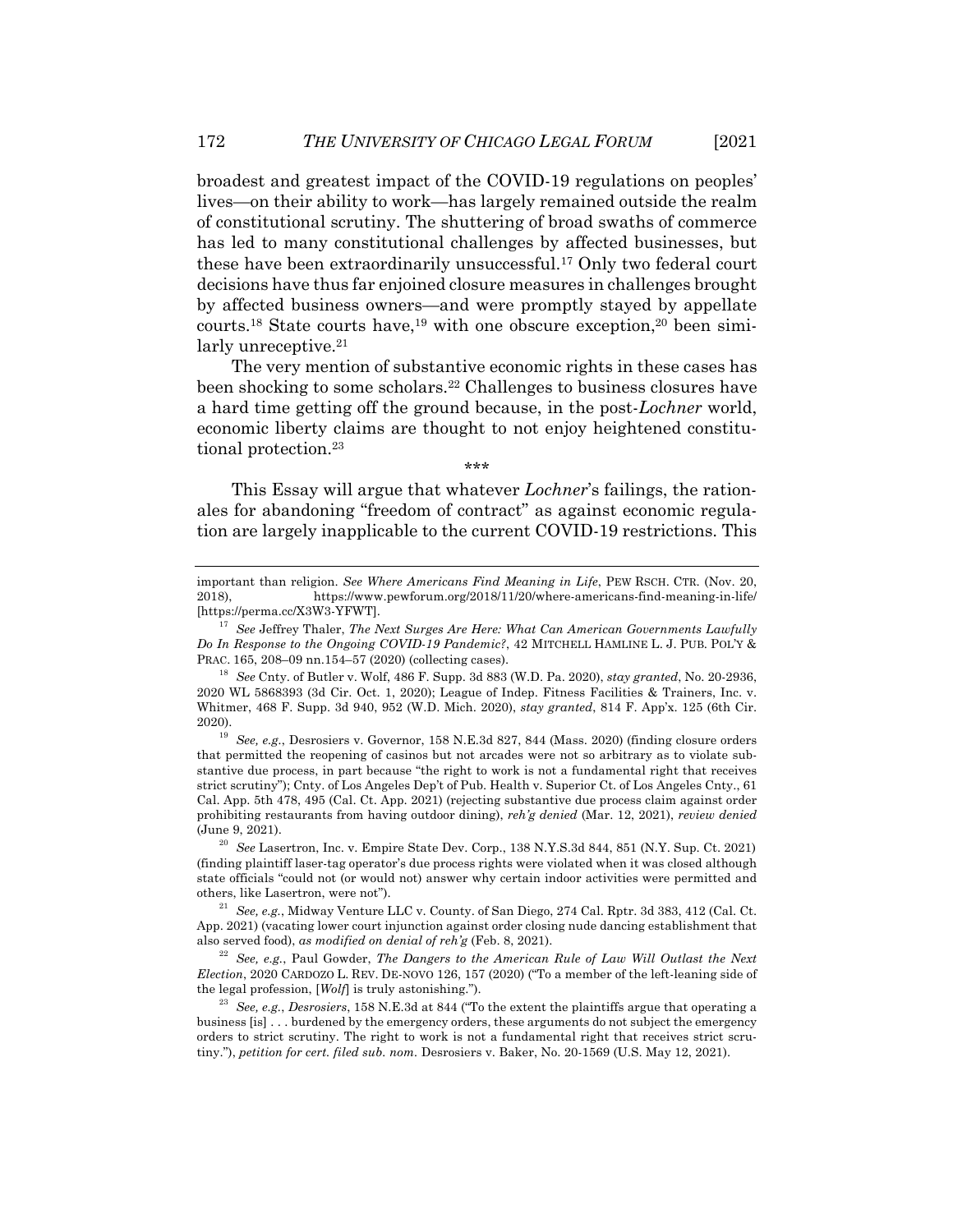Essay does not argue that the COVID-19 response has been constitutionally unwarranted. A revival of *Lochner* would not call into question all or even many closure orders, as a wide variety of economic legislation of far more dubious necessity than the pandemic response was upheld in the *Lochner* era,<sup>24</sup> and courts today have stressed that the pandemic is a compelling, rather than merely plausible, government interest.25 Indeed, *Jacobson*, which sustained a mandatory vaccination program, was decided by the *Lochner* Court and was framed against a backdrop of broad and unenumerated Fourteenth Amendment liberty. Rather, this Essay urges that, in a post-*Lochner* world, we lack the constitutional language to deal with the potential danger to liberty implicated by such impositions on peoples' freedoms.26 At the same time, the *Jacobson*/*Lochner* juxtaposition demonstrates that taking work-related liberties seriously does not mean jettisoning deep deference to public health measures, especially during infectious emergencies.

*Lochner* is heavily criticized as an attempt by the Court to secondguess legislative judgements about economic policy and redistribution. But this Essay will argue that at least a more modest and more focused version of the *Lochner* doctrine is much better suited to traditional police power measures (such as health and safety) that nonetheless have significant effects on people's ability to pursue their callings and support themselves. (*Lochner* itself was the opposite—an economic regulation dressed up as public health measure.) The need for a mechanism of constitutional scrutiny is particularly acute when, as with COVID-19, a set of early emergency public health orders are repeatedly renewed, leading to devastating economic effects.27 Since the start of the epidemic, well over 100,000 businesses have closed. For most of these, a variety of economic factors will likely prevent reopening.28 For these businesses, the temporary has become the permanent.29 Nor does the

<sup>24</sup> *See* David Bernstein, Lochner v. New York*: A Centennial Retrospective*, 83 WASH. U. L. Q. 1469, 1505–07 (2005).

 $25$  Roman Cath. Diocese of Brooklyn v. Cuomo, 141 S. Ct. 63, 67 (2020) ("Stemming the spread of COVID-19 is unquestionably a compelling interest.").

 $26$  Even in one outlier case where an appellate court has called into question to overall effect COVID-19 emergency measures on unenumerated liberties, it was through the vehicle of state separation of powers doctrine. *See* Wis. Legislature v. Palm, 942 N.W.2d 900, 912 (Wis. 2020) (holding that the state non-delegation doctrine prevents a cabinet member from unilaterally issuing emergency orders "even at the expense of fundamental liberties").

<sup>27</sup> *See* Capitol Hill Baptist Church v. Bowser, 496 F. Supp. 3d 284, 297 (D.D.C. 2020) (suggesting that judicial review should distinguish between the initial "onset" period of a public health emergency and its regularization, when the "crisis stops being temporary, and as days and weeks turn to months and years, the [constitutional] slack in the leash eventually runs out").

<sup>28</sup> Lisa Fickenscher, *Nearly 60 Percent of COVID-19 Business Closures are Permanent: Report*, N.Y. POST (Sept. 17, 2020), https://nypost.com/2020/09/17/majority-of-covid-19-business-closuresare-permanent-report/ [https://perma.cc/R8QY-2CW9].

<sup>29</sup> *See generally* S. Bay Pentecostal Church v. Newsom, 141 S. Ct. 716, 720 (2021) (statement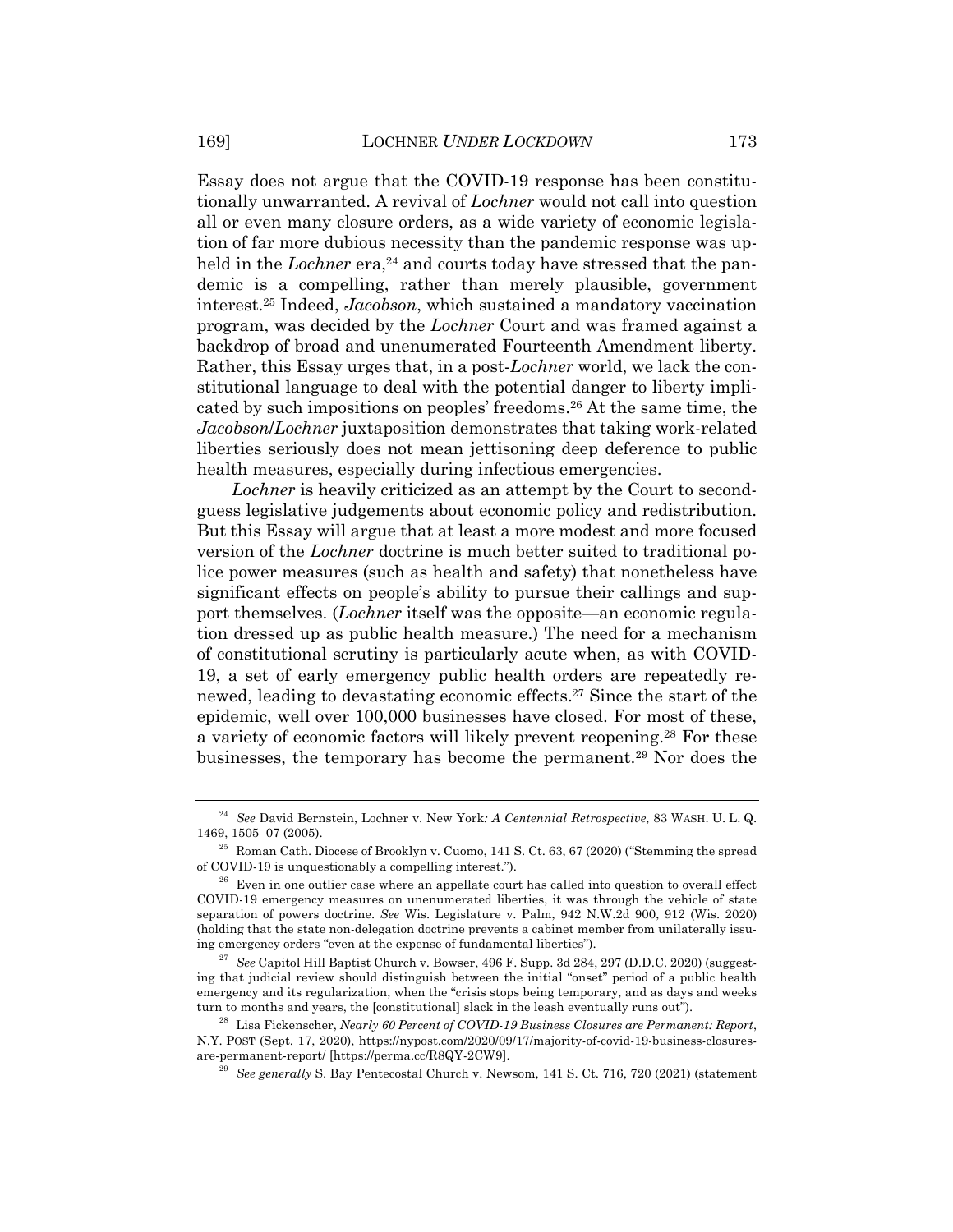"temporary" nature of burdens on constitutional interests, even economic ones, make them less real.30

Previous emergencies—World War I and, even more so, World War II—saw governments around the world extend broad and sometimes near-dictatorial powers over the economy. Some countries, like the United States, chose to move away from most of these policies after the war.31 Others, like Argentina, did not. The point here is that emergency measures with significant effects on individuals' ability to contract freely can easily persist beyond the emergency, especially when there is no constitutional counterweight. Indeed, at least one state has already taken steps to institutionalize parts of its emergency regulations.32

To police against such dangers—and not necessarily to strike down business closures today—some rehabilitation of *Lochner* is needed. For marketing purposes, however, it likely needs another name. For present purposes, "little *Lochner*" will do. Part II of this Essay will demonstrate most rationales for repudiating *Lochner* do not necessarily preclude any liberty-based challenge to closure laws. Part III shows that the present closure measures are different enough in scope and purpose from the regulations dealt with under the *Lochner* Doctrine to potentially warrant a different result. It also shows how COVID-19 restrictions are fundamentally different from any prior peacetime government

of Gorsuch, J.) ("As this crisis enters its second year—and hovers over a second Lent, a second Passover, and a second Ramadan—it is too late for the State to defend extreme measures with claims of temporary exigency, if it ever could.").

<sup>30</sup> *See, e.g.*, First Eng. Evangelical Lutheran Church of Glendale v. Cnty. of Los Angeles, 482 U.S. 304, 318 (1987) ("Temporary' takings which, as here, deny a landowner all use of his property, are not different in kind from permanent takings, for which the Constitution clearly requires compensation.").

 $31\,\,$  Even in the United States, vestiges of the wartime regulatory system survive until this day. New York's rent control regime began with federal regulation of prices justified by a broad interpretation of the War Power. *See, e.g.*, Bowles v. Willingham, 321 U.S. 503, 519 (1944) ("A nation which can demand the lives of its men and women in the waging of that war is under no constitutional necessity of providing a system of price control on the domestic front which will assure each landlord a 'fair return' on his property."); Woods v. Cloyd W. Miller Co., 333 U.S. 138, 143–44 (1948) (holding that rent controls can be implemented years after the conclusion of hostilities because the "effects" of the war were still felt). Interestingly, the COVID-19 pandemic has also seen federal housing regulation, this time as a public health measure, rather than a wartime one. Today the measures take the form of repeatedly extended eviction moratoria. *See* Tiger Lilly v. Dep't Housing & Urb. Dev., 992 F.3d 518, 522–23 (6th Cir. 2021) (holding that the CDC's moratorium or evictions for non-payment of rent exceeded the agency's statutory authority); Terkel v. Ctrs. For Disease Control & Prevention, No. 6:20-CV-00564, 2021 WL 742877, at \*10 (E.D. Tex. Feb. 25, 2021) (holding that the CDC eviction moratorium violated the Commerce Clause), *appeal docketed*, No. 21-40137 (5th Cir. Mar. 3, 2021).

<sup>32</sup> *See* Taylor DesOrmeau, *Michigan's Push for Permanent Covid-19 Rules Sparks Battle with Business Leaders*, M LIVE (May 17, 2021), https://www.mlive.com/public-interest/2021/05/michigans-push-for-permanent-covid-19-rules-sparks-battle-with-business-leaders.html [https://perma.cc/SE3W-WERX].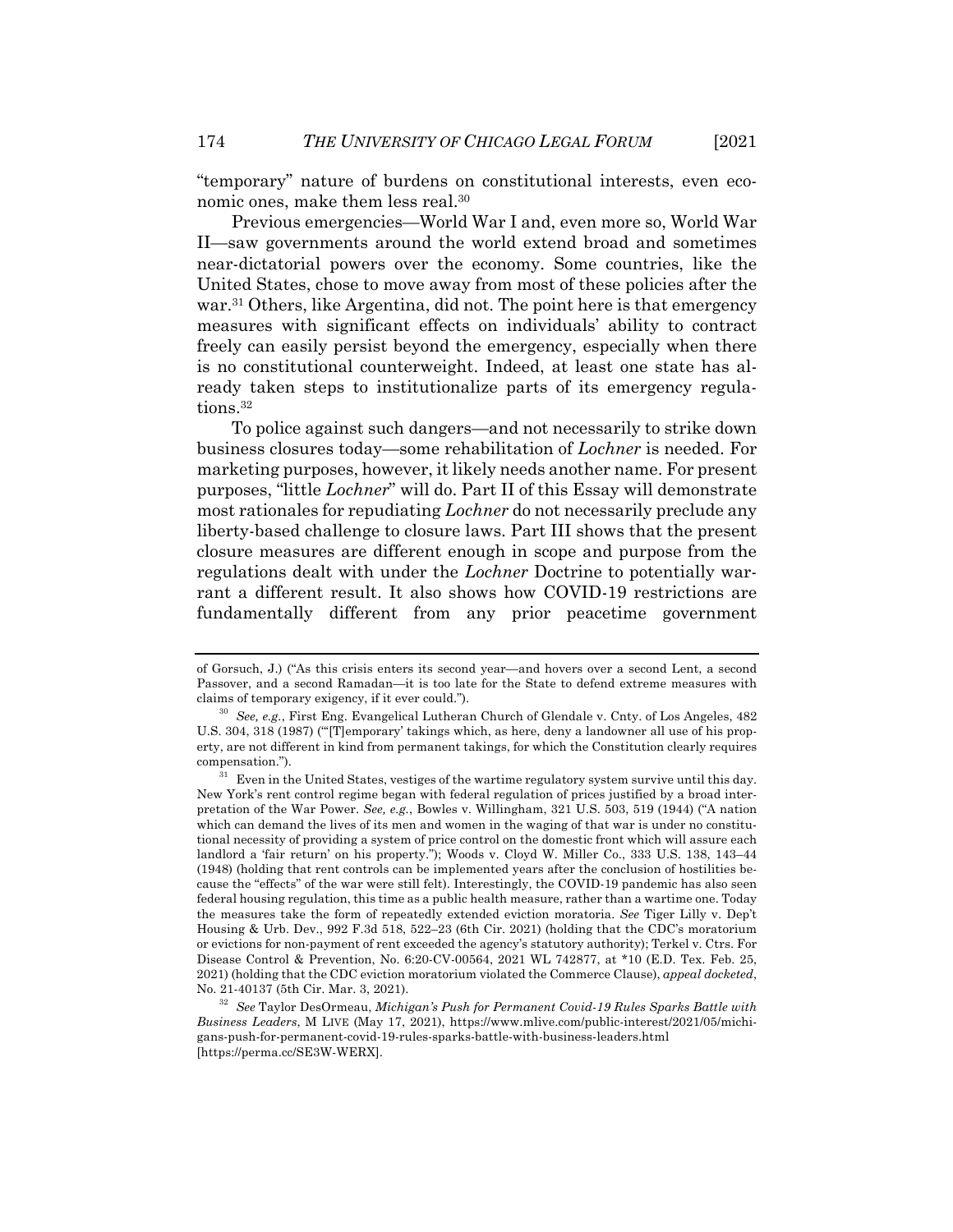measures—including in pandemics. The unprecedentedly broad powers exercised by governments calls for judicial scrutiny and illustrates why a constitutional liberty interest in work is normatively attractive. Part III discusses the limited scope of such an interest. It concludes by showing that recognizing a limited liberty interest in such circumstances would not only limit judicial authority to second-guess public health determinations but would also likely leave most COVID-19 restrictions in place.

#### II. THE LIMITED REPUDIATION OF *LOCHNER*

This Part will examine whether existing doctrine, and in particular the famous repudiation of the *Lochner* line of cases, entirely precludes the kind of "little *Lochner*" doctrine that might enable liberty-based challenges to broad business closure orders to at least withstand a motion to dismiss. Despite the consignment of *Lochner* itself to the "anticanon," its doctrinal underpinning, substantive due process, has not been repudiated and indeed has been revived.<sup>33</sup> This has led to an extensive discussion of what *Lochner*'s mistake was. Under many understandings of *Lochner*, its error and, thus, the reasons for its repudiation would not preclude "liberty" based challenges to public health lockdown rules, even when the harm asserted is economic.

Substantive due process is the idea that there are certain government actions that weigh so heavily on individual liberty that almost no amount of "process" can justify them. In part because enumerated rights are historically contingent, they cannot exhaust the list of enormities the government might inflict on citizens. The *Lochner* Court saw a broad doctrine of freedom of contract as one such essential liberty: the ability to provide for oneself is what makes all other enumerated rights possible, from buying a newspaper, to tithing for a church, to purchasing firearms. As has been widely noted, the sexual autonomy cases beginning with *Griswold v. Connecticut*<sup>34</sup> have shown that substantive due process has not been abandoned by the Court. Rather, one "substance" has been replaced with another. Thus, what was wrong with *Lochner*, in the conventional account, was its understanding of economic liberties as fundamental ones that must be protected beyond enumeration.35

It could be that the broadest criticism is correct—that any kind of substantive due process lacks constitutional basis. In this view, *Lochner*

<sup>&</sup>lt;sup>33</sup> Substantive due process rights have been successfully invoked against COVID-19 closure orders even in the early days of the pandemic. *See* cases cited *supra* note 11.

 $34$  381 U.S. 479 (1965).

<sup>35</sup> *See* Planned Parenthood v. Casey, 505 U.S. 833, 861–62 (1992).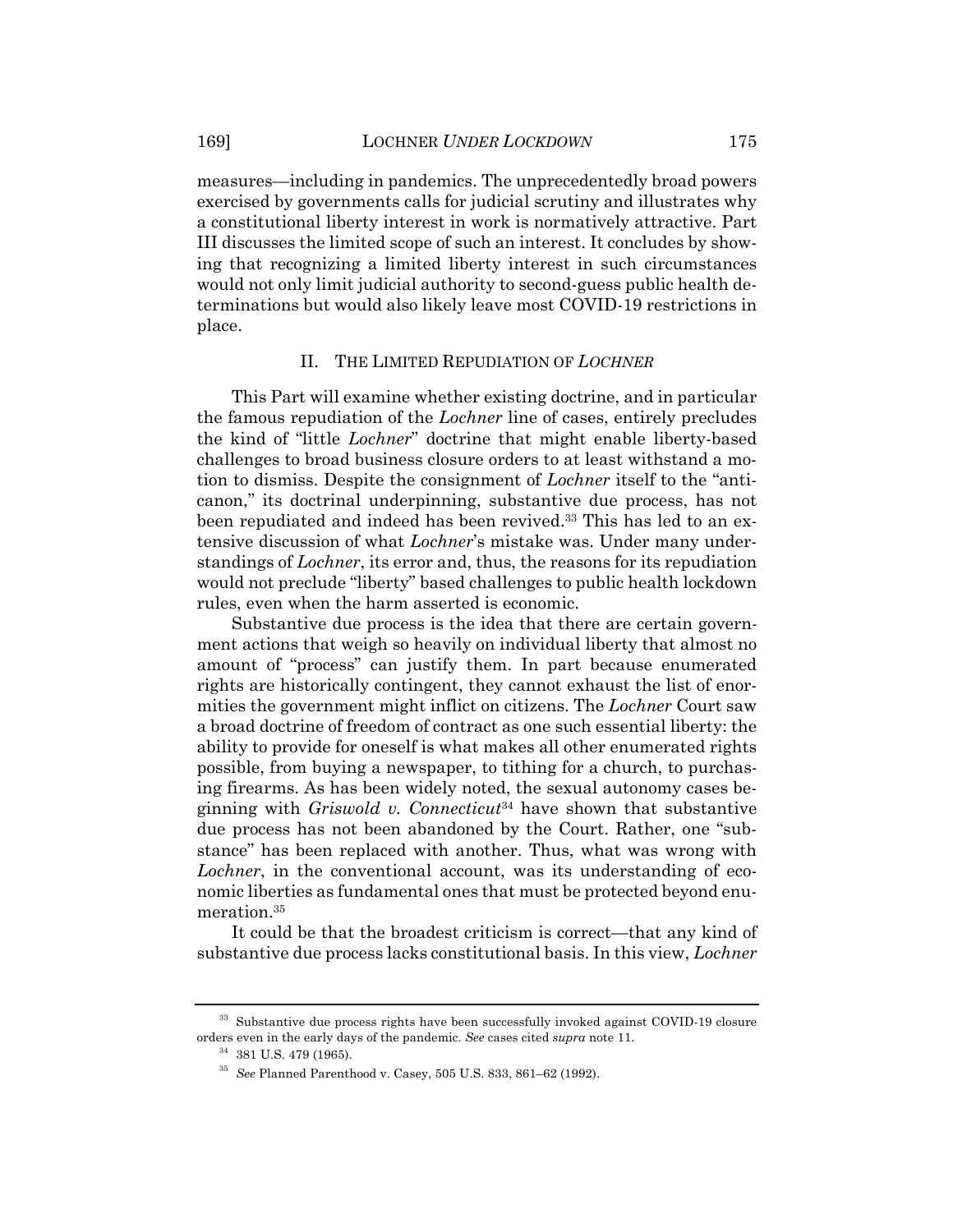is as misguided as cases that are far from anticanonical, such as *Roe v. Wade*<sup>36</sup> and *Planned Parenthood v. Casey*. <sup>37</sup> In this view, substantive due process is an empty set, and abstract concepts of "liberty" should not be a reason to set aside legislative enactments. Under this understanding, there would be no basis in the Fourteenth Amendment's Due Process Clause to challenge business closures.38

However, most academic accounts of *Lochner*'s error do not throw out the entire substantive due process baby with the baking-regulation bathwater—and thereby leave room for at least some liberty interest adequate enough to contest, if not set aside, broad business closure orders. Most accounts of *Lochner*'s sin point to narrower errors than believing in unenumerated "liberties."

Some simply contend that "freedom of contract" is not a fundamental or essential liberty. Instead, the correct ones are a cluster of rights that intersect with concepts of autonomy and sexuality, such as abortion and contraception. The right not to quarter soldiers is little consolation if policemen can nonetheless pop in to monitor one's sexual acts; indeed, the latter may be the greater intrusion.<sup>39</sup> The common justification for this is that the sexual autonomy rights, unlike economic ones, are "fundamental or integral to personhood, autonomy, or equal concern and respect."40 In this view, *Lochner*'s error was not in protecting unenumerated rights as being essential to liberty but in protecting the wrong rights. Yet work and compensation are, at least today, central to people's lives, ranked second after family in surveys.41 Work can be a form of self-actualization and a means of obtaining funds to pursue other means of self-actualization. Thus, this understanding of *Lochner*'s mistake does not do full justice to the interests implicated by prolonged business closures.

<sup>36</sup> 410 U.S. 113 (1973).

 $37$  505 U.S. 833 (1992).

<sup>38</sup> Many of the proponents of this position, however, believe that not only that *Lochner* and *Roe* were wrongly decided, but the Slaughter-House Cases as well, and see a role for the Fourteenth Amendment's Privileges and Immunities Clause to do some of the work of unenumerated rights. The understanding of Privileges and Immunities as limiting legislative power to give special treatment to favored businesses would be particularly powerful as applied to lockdown regulations with multiple classes of favored and disfavored businesses, but is not pursued in this essay.

<sup>39</sup> *See, e.g.*, *Griswold*, 381 U.S. at 484 (finding that the Constitution protects a constellation of privacy-preserving rights, such as the ban on quartering, and that the "penumbras" of these rights extend to marital privacy).

<sup>40</sup> James E. Fleming, *Fidelity, Basic Liberties, and the Specter of* Lochner, 41 WM. & MARY L. REV. 147, 164 (1999).

<sup>41</sup> *Cf.* Lawrence v. Texas, 539 U.S. 558, 567 (2003) (observing that sexual conduct is important in part because it is instrumental to achieving other meaningful things in life such as an "enduring" romantic relationship).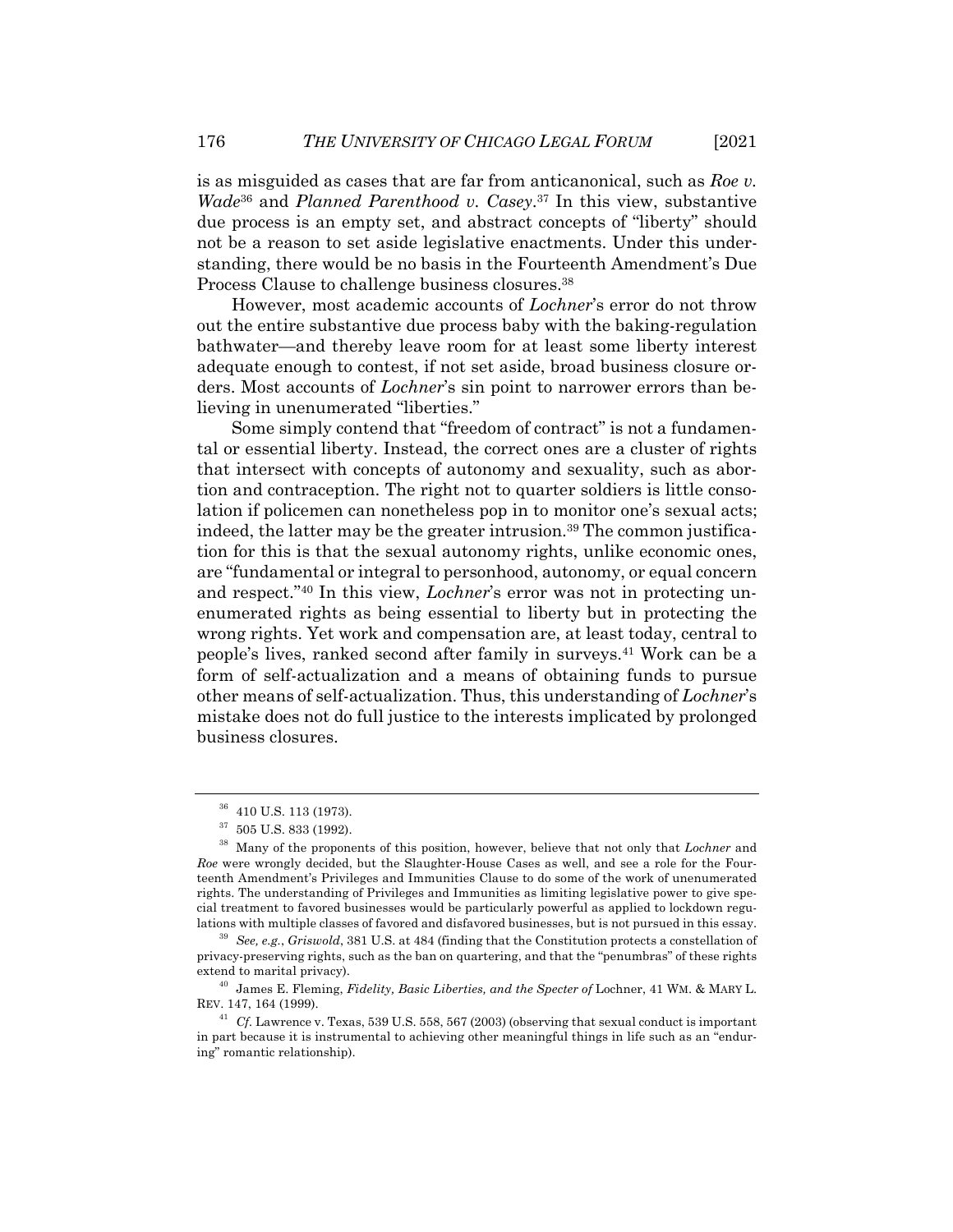Relatedly, Professor Fleming suggests another understanding of the repudiation of *Lochner*—that, while economic liberties are genuine and important, they should not be aggressively enforced by courts because economic regulation does not typically undermine preconditions for democratic deliberation or trigger "distrust" of legislative motives in sense meant by John Hart Ely.42 This rationale does not obviously apply to sweeping business closure orders that eliminate entire livelihoods. One might think that the government's ability to prevent millions from working and make them dependent on government aid could also affect their ability to participate in democracy. Democratic participation can be undermined by both increasing direct costs (i.e., poll taxes), which is unconstitutional, and perhaps through indirect costs (i.e., inconvenient polling places and times). It would stand to reason that reducing people's ability to bear any costs could undermine their energy and interest in politics.

The *Casey* plurality emphasized that *Lochner* was based on mistaken "factual assumptions" that "relatively unregulated" markets can "satisfy even minimum levels of human welfare."43 But as scholars have shown, this caricatures the *Lochner* Court, which accepted a fair degree of economic regulation.44 Furthermore, the characterization of *Lochner* offered by the *Casey* Court does little to explain why such a doctrine should not be used to evaluate long-term COVID-19 business closures. Unlike the measures sometimes struck down by the *Lochner* Court, the current rules cannot be described as mere market regulation. They often involve the closure of business altogether and are not undertaken in the name of economic policy.

Other objections to *Lochner* stem not from a rejection of the notion of economic liberty, but rather the view that courts' supervision of economic regulation would essentially come down to checking legislatures' economic theories against their own. Economic policy, as Cass Sunstein<sup>45</sup> and the *Casey* majority put it,<sup>46</sup> cannot presuppose a baseline of a perfectly functioning free market. The "freedom of contract" that *Lochner* presumed, in this account, is of an equal bargaining position between the bakery owner and his employees. In this critique, an unrealistic view of the market was imposed by the Court to limit fairly minor

<sup>42</sup> *See* Fleming, *supra* note 40, at 172.

<sup>43</sup> *See* Planned Parenthood v. Casey, 505 U.S. 833, 861 (1992).

<sup>44</sup> *See, e.g.*, David E. Bernstein, Lochner *Era Revisionism, Revised:* Lochner *and the Origins of Fundamental Rights Constitutionalism*, 92 GEO. L.J. 1, 9 n.24 (2003) (collecting cases).

<sup>45</sup> Cass R. Sunstein, Lochner*'s Legacy*, 87 COLUM. L. REV. 873, 882 (1987) ("We may thus understand *Lochner* as a case that failed because it selected, as the baseline for constitutional analysis, a system that was state-created, hardly neutral, and without prepolitical status.").

<sup>46</sup> *See Casey*, 505 U.S. at 862 (holding that *Lochner* was overruled because "the facts of economic life were different from those previously assumed").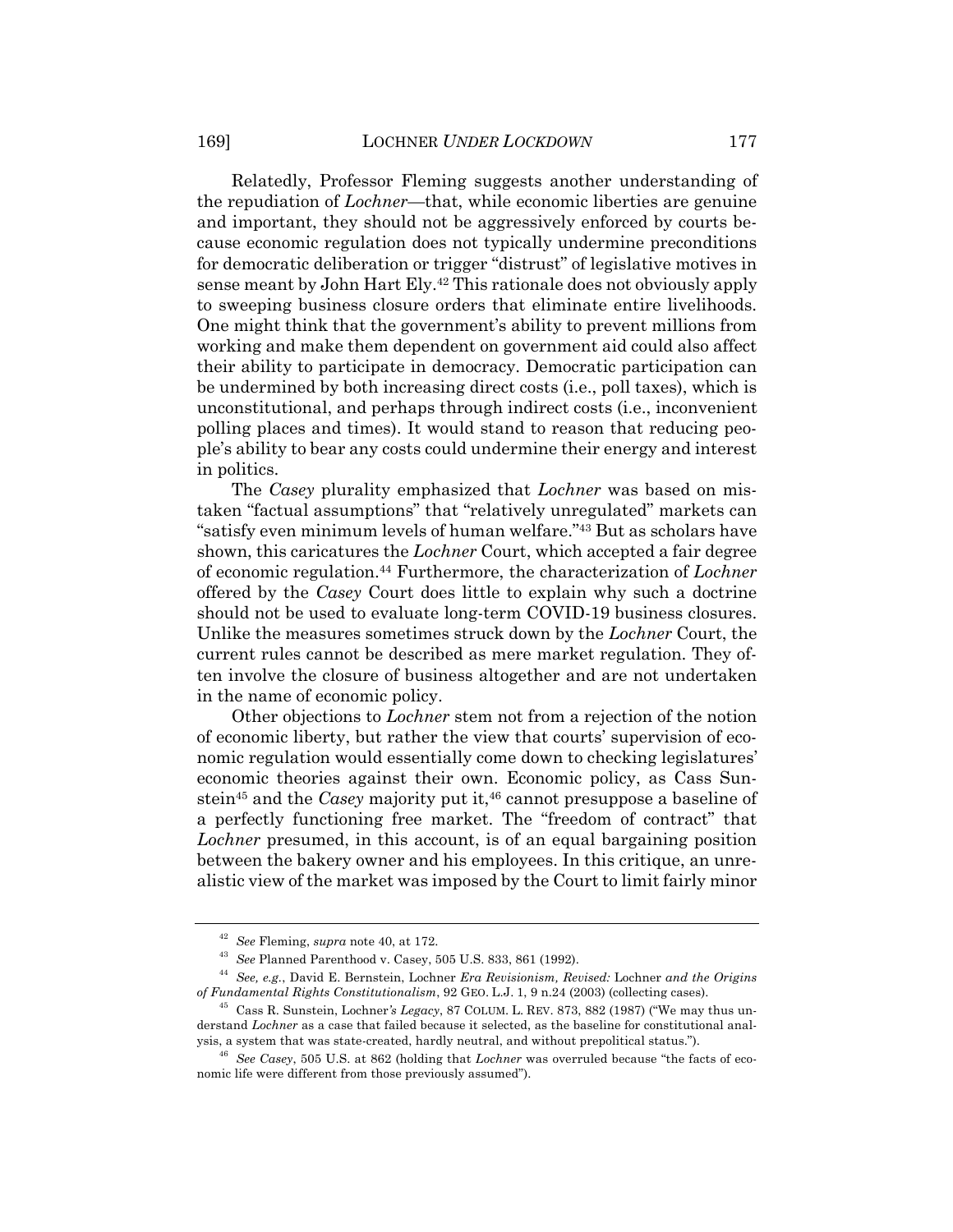adjustments in the employer-employee relationship designed to redress colorable market imperfections.47 The bakers in New York were allowed to work long hours—just not more than sixty a week.

One need not embrace the sweeping "absolute" doctrine of *Lochner* to admit a liberty interest in a right to pursue one's calling. Indeed, some state constitutions already continue to recognize a liberty interest in such matters.48 Unlike the laws at issue in *Lochner*-era cases, a closure order does not relate to the conditions on which labor may be sold, but rather on whether it can be sold at all. Closure orders have entirely barred or made unsustainable otherwise lawful callings. For those not deemed "essential," the inability to work in a job they had trained for, practiced, and invested in has a potentially vast impact on their identity and life that may persist long after the measures have been repealed. A person's job is the single largest component of their day, a central part of their life. The liberty interest implicated by COVID-19 measures is not *Lochner*'s radical freedom of contract but rather something that may better be described as a right to pursue one's occupation, which has a significant pre-*Lochner* pedigree.49 Being prohibited from one's work can carry with it a loss of purpose, depression, and a fundamental reordering of one's life.50 Contemporary substantive due process doctrine recognizes that "choices central to personal dignity and autonomy, are central to the liberty protected by the Fourteenth Amendment."51

As a doctrinal matter, *Lochner*'s demise need not categorically preclude such challenges. *Lochner* dealt with commonplace economic regulation, based on debatable views of economic policy, which merely adjusted around the edges of the great web of contractual relationships

<sup>47</sup> As numerous scholars have noted, this characterization, based on the facts of *Lochner* itself, fails to account for much of the "*Lochner* era," in which the Court upheld most economic regulation and intervened primarily when there was a suggestion of special interest maneuvering behind restrictions on business. The law at issue in *Lochner*, for example, was pushed through by largely unionized German immigrant bakers to limit the competitive advantage of mostly non-German, non-unionized immigrant bakers. *See* Bernstein, *supra* note 24, at 1476–81.

<sup>48</sup> Patel v. Tex. Dep't of Licensing & Regul., 469 S.W.3d 69, 87 (Tex. 2015) ("[T]he standard of review for as-applied substantive due course challenges to economic regulation statutes includes an accompanying consideration . . . : whether the statute's effect as a whole is so unreasonably burdensome that it becomes oppressive in relation to the underlying governmental interest.").

<sup>49</sup> *See* John Hart Ely, *"To Pursue Any Lawful Trade or Avocation": The Evolution of Unenumerated Economic Rights in the Nineteenth Century*, 8 U. PA. J. CONST. L. 917, 952–4 (2006); *see also* David E. Bernstein, *The Due Process Right to Pursue a Lawful Occupation: A Brighter Future Ahead?*, 126 YALE L.J.F. 287, 299–301 (2016) (arguing that a right to pursue an occupation is not just an economic interest, but involves aspects of personal self-realization and autonomy, and may have more appeal to the contemporary Supreme Court).

<sup>50</sup> *See Patel*, 469 S.W.3d at 87 (Tex. 2015) (Willet, J., concurring) ("[T]he right to put your mind and body to productive enterprise, is not a mere luxury to be enjoyed at the sufferance of governmental grace, but is indispensable to human dignity and prosperity.").

<sup>51</sup> *Casey*, 505 U.S. at 851.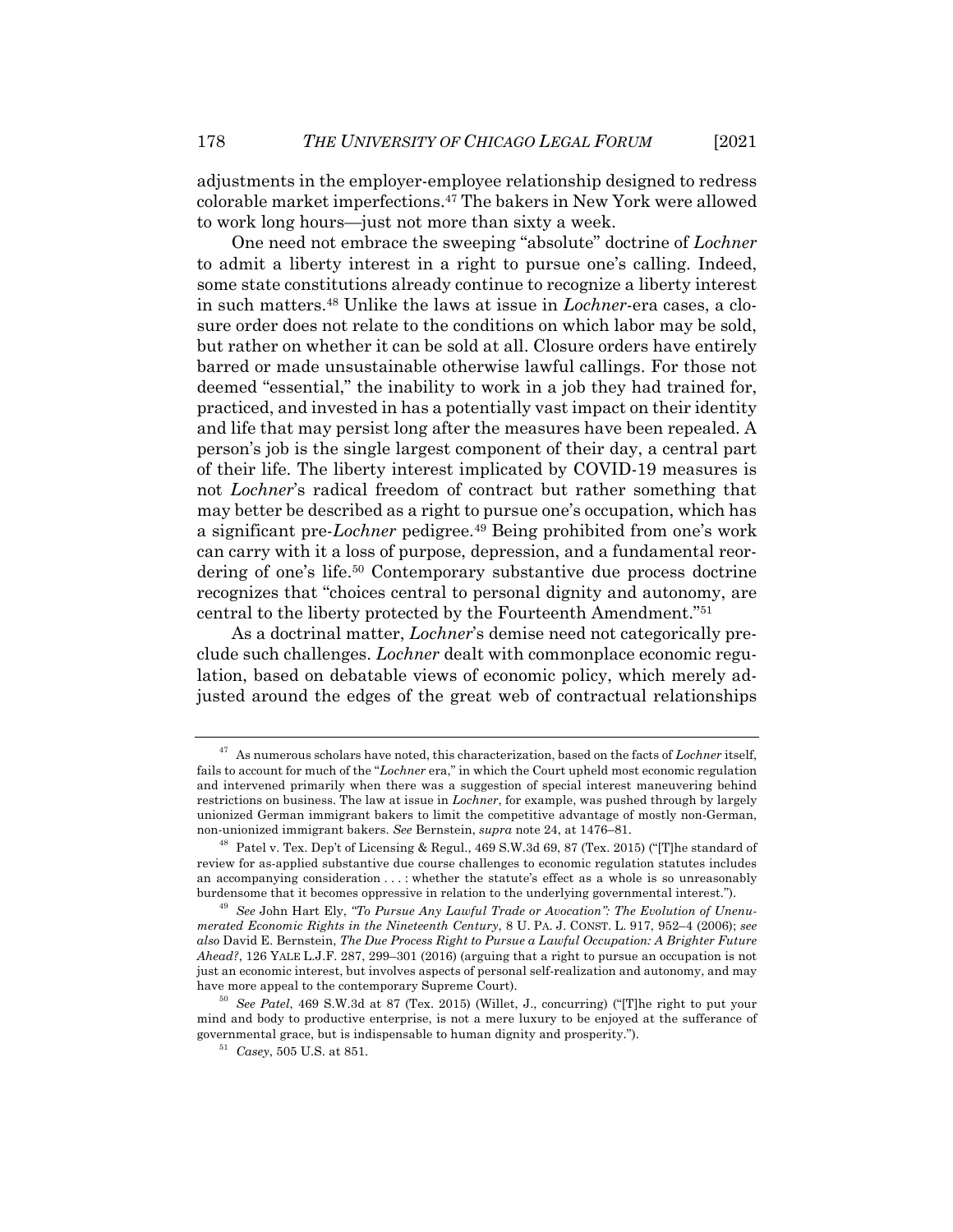that are made possible by organized government, and might thus be regulated by government. Even during the pandemic, some unenumerated "liberty" interests not recognized by the *Lochner* Court have afforded protection against COVID-19 closure orders.52 It is not doctrinally unthinkable—though certainly not clearly provided for in existing constitutional doctrine—to suggest that novel government prohibitions on doing business in general could implicate a right to pursue an occupation. To borrow a phrase from *Casey*, workers' and business owners' "ability to participate equally in the economic and social life of the Nation has been facilitated by their ability"53 to work in otherwise lawful professions even if not deemed "essential" by the state.

III. VIABLE SUBSTANTIVE DUE PROCESS THEORIES POST-*LOCHNER*

A. The Difference Between Economic Regulation and Wholesale Closure Orders

The abandonment of *Lochner* does not necessarily preclude substantive due process challenges in the context of broad business closure orders that are distinguishable in important ways from the issues at play in cases of hours and wages regulation. Assuming, as current law does, that due process provides protection against extreme deprivations of liberty, then depending on what *Lochner*'s mistake was, Fourteenth Amendment challenges to business closures should not be entirely precluded. The vast level of control state governments have taken over daily economic life during the pandemic is unprecedented and reveals a need for a recognition of some liberty interest in the ability to pursue a calling.

One reason to think that the abandonment of *Lochner* should not entirely preclude Fourteenth Amendment challenges to business closure orders is that the nature of the liberty interest the business owners assert against COVID-19 closures is quite different from the interest in *Lochner*. When the Court overruled the *Lochner* doctrine in *West Coast Hotel v. Parrish*, <sup>54</sup> it claimed that those cases embodied a doctrine of "absolute freedom of contract."55 Yet, as Justice Holmes explained in his famous dissent from the *Lochner* Court's jurisprudence, involving a case where the majority struck down a federal minimum wage law for women, contractual relations are already limited by a wide variety of

<sup>52</sup> *See* cases cited *supra* note 14.

<sup>53</sup> *Casey*, 505 U.S. at 856.

<sup>54</sup> 300 U.S. 379 (1937).

 $\,$   $55$   $\,$   $Id.$  at 406.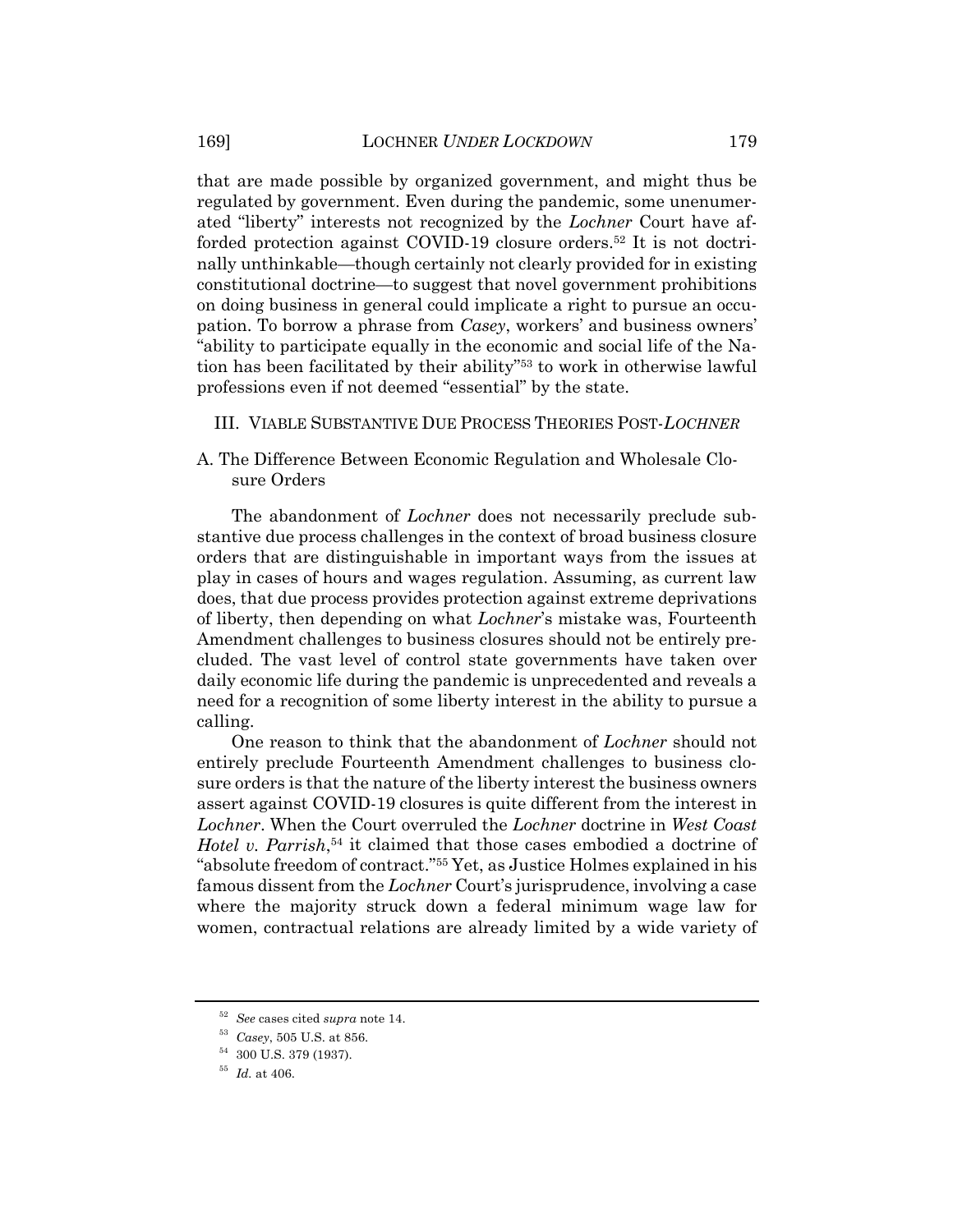regulatory provisions whose constitutionality seems well-settled.56 Hours and wages regulation added just another layer.

*Lochner*'s maximum hours regulation limited some bakers' business at the margins (and did not affect many other bakers at all). In overruling it, the Court emphasized the businesses must necessarily submit to many regulations on the manner and conditions in which they conduct themselves. So perhaps the problem with the *Lochner* doctrine policing laws that tweaked around the edges of contracts was that, given the ubiquity of regulation, there is no clear, non-ideological principle for accepting some but not all.

Alternatively, if *Lochner*'s mistake was judicial second-guessing of economic policy, it tells us little about shutdown orders, which in no way seek to make economic policy. Stay-at-home orders and lockdowns are not based on any theory of labor relations, market structure, or other economic theory. Yet shutdown orders, more than most economic regulations, impinge on people's ability to make a living. To put it another way, scale matters. *West Coast Hotel*'s rejection of a liberty of contract does not necessarily govern in the current circumstances because the breadth of governmental assertions of power over people's livelihoods is unprecedented.

B. The Difference Between the Public Health Response to COVID-19 and Prior Pandemics

COVID-19 is not the first public health menace since the adoption of the Constitution. Nor is it the first pandemic—the 1918 Spanish Flu, the study of which heavily informed government contingency planning for such emergencies—was considerably worse in its lethality, with case fatality rates in excess of 2.5 percent.<sup>57</sup> The virus was also respiratory and transmissible through close contact. Public health authorities responded in many ways we would find familiar today: school closures, mask mandates, and calls for social distancing.58 While many cities shuttered mass gathering places (churches, saloons, theaters, and dance halls), a general closure of business was not implemented in almost any jurisdiction.59 The most aggressive measures were regulating

<sup>56</sup> Adkins v. Children's Hosp., 261 U.S. 525, 568–69 (1923) (Holmes, J., dissenting) (citing Sunday closure laws, insurance rate regulation, mining regulation, bread-loaf size regulation and other measures that restrict freedom of contract).

<sup>57</sup> *See generally* JOHN BARRY, THE GREAT INFLUENZA: THE STORY OF THE DEADLIEST PANDEMIC IN HISTORY (2005).

<sup>58</sup> *See* ALFRED W. CROSBY, AMERICA'S FORGOTTEN PANDEMIC: THE INFLUENZA OF 1918 (2d ed. 2003).

<sup>59</sup> *See* Robert Barro, *Non-Pharmaceutical Interventions and Mortality in US Cities During the Great Influenza Pandemic, 1918–19* 4 (Nat'l Bureau of Econ. Rsch., Working Paper No. 27,409,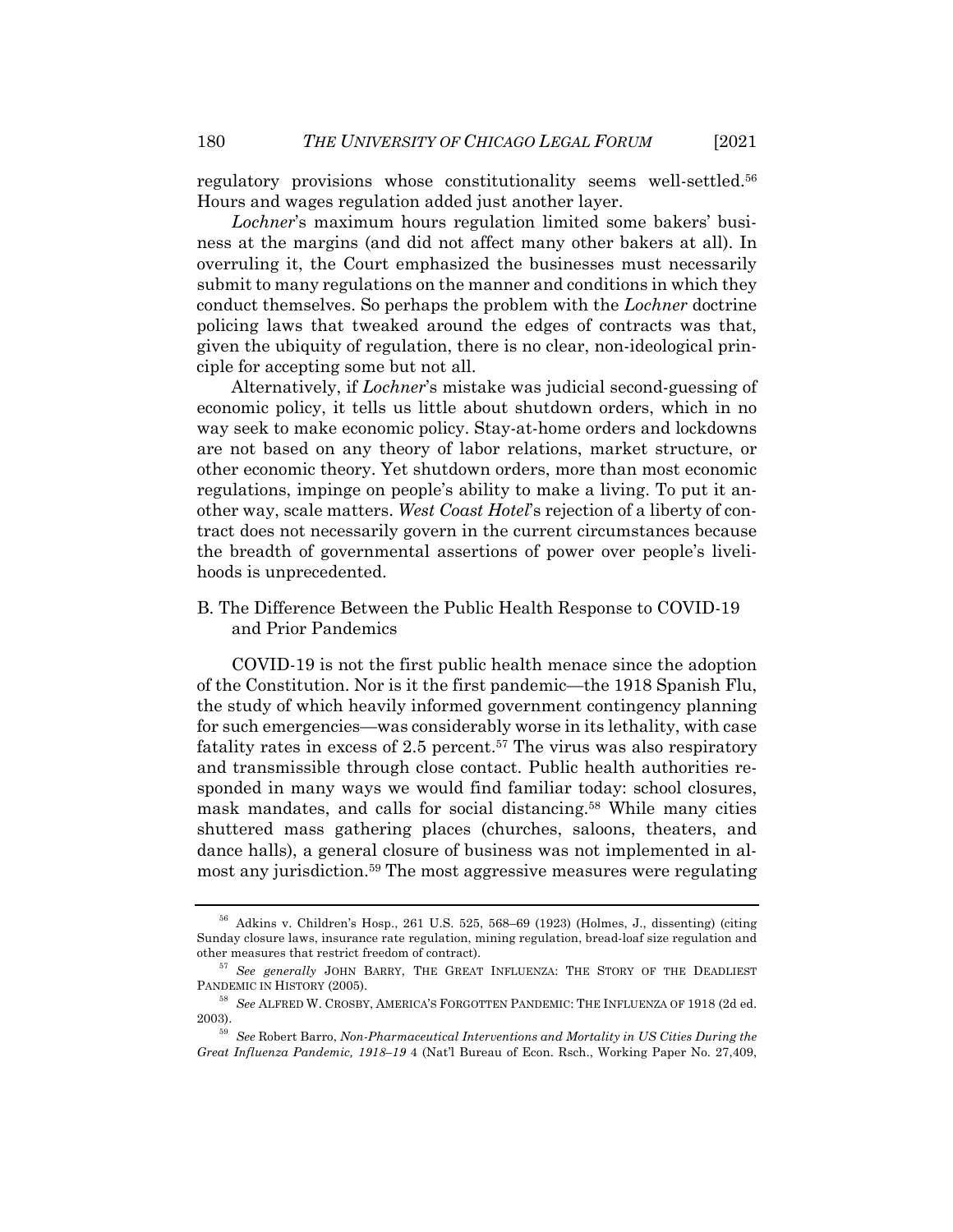business hours with curfews or staggered shifts in factories60—closer to the measures in question in *Lochner* than to the current pandemic response.

Several comprehensive studies of health measures adopted across the United States during the Spanish Flu reveal that, even in the most proactive jurisdictions, closures of ordinary retail businesses were off- $\lim$  limits.<sup>61</sup> The benefits of reducing human interaction to reduce transmission were well understood, and it is unclear whether such measures were not considered solely because of the economic effects, or because of some constitutional scruple.

The lack of general closures is ironic given that twenty-first-century studies of the "non-pharmaceutical interventions" adopted during the 1918 Spanish Flu were quite influential in formulating the response to the COVID-19 pandemic. In particular, the relative success of a combination of measures, such as masking and closures of mass gathering places, led public health scientists in 2020 to emphasize "[e]arly, layered, and long" interventions.62 But the nature or "thickness" of the closure "layer" of intervention does not seem to have been informed by the 1918 experience.

The history of public health response is particularly relevant because the public health experts take the 1918 Spanish Flu response as a general model for thinking about contemporary pandemic response, including COVID-19. Governmental planning for a new pandemic had in recent decades taken the Spanish Flu as an explicit model or principal case. Notably, such plans did not contemplate mandatory business closures at all, and instead dealt only briefly and warily with optional "snow days."63 In other words, in the years prior to COVID-19, pandemic planners saw the response to the 1918 Spanish Flu as a model.

Yet the COVID-19 response unexpectedly departed from the script by using blanket business closure orders. These measures, adopted early by the West Coast states, were apparently mimicking China's and

<sup>2020),</sup> https://www.nber.org/system/files/working\_papers/w27049/w27049.pdf [https://perma.cc/UW43-GN5B].

<sup>60</sup> *Id.*

 $^{61}\,$  Howard Markel et al.,  $Nonpharmacutical\ Intervenitions\ Implemented\ by\ US\ Cities\ During$ *the 1918-1919 Influenza Pandemic*, 298 JAMA 644, 646–48 (2007); Richard J. Hatchett et al., *Public Health Interventions and Epidemic Intensity During the 1918 Influenza Pandemic*, 104 PROC. NAT'L ACAD. SCI. 7582, 7583 (2007).

<sup>62</sup> Lawrence Wright, *The Plague Year*, NEW YORKER (Dec. 28, 2020), https://www.newyorker.com/magazine/2021/01/04/the-plague-year [https://perma.cc/822X-GFPH].

<sup>63</sup> *See* THE NATIONAL STRATEGY FOR PANDEMIC INFLUENZA, HOMELAND SEC. COUNCIL 108 (2006), https://www.cdc.gov/flu/pandemic-resources/pdf/pandemic-influenza-implementation.pdf [http://perma.cc/VZ4K-LL8U] ("How long and how effectively snow day restrictions can be maintained has not been determined and thus the value of such restrictions has not been quantified.").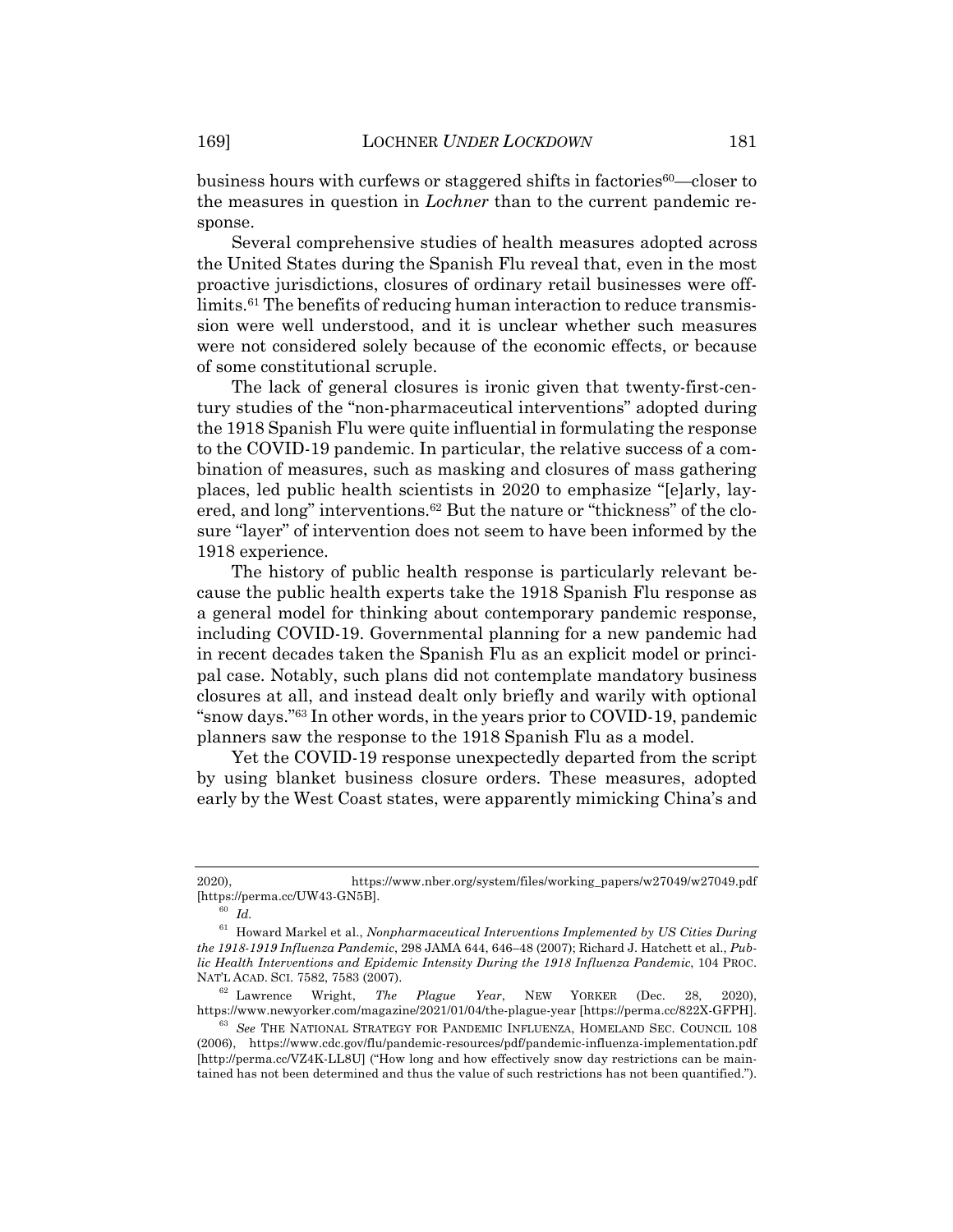Italy's handling of their COVID-19 outbreaks, <sup>64</sup> though, of course, those countries were not limited by the U.S. Constitution's individual rights doctrines. The point here is not to criticize the handling of the COVID-19 pandemic but rather to highlight its radical departure from prior practice, and perhaps prior imagination,<sup>65</sup> of the scope, intensity, and duration of government power over private business. This suggests that the reversal of *Lochner* and its progeny by *West Coast Hotel*, based on a view of the Court's role in relation to economic regulation, should not necessarily extend to broad circumscribing of people's livelihoods in the context of a public health response.

C. The Ability to Close Businesses Because they are Deemed "Unessential" Represents an Unprecedented Exercise of Government Power, with Significant Potential for Arbitrariness

Broadly-worded public health laws have given governments extraordinary power to force people from their chosen occupations, destroy vast investment and reliance interests, and make millions dependent on government assistance. This is one of broadest exercises of state power over individuals in the country's history.<sup>66</sup> Moreover, the power to both shutter the economy and then exempt certain lines of work as "essential," or to issue individual exemptions, only exacerbates the potential intrusion on liberty. In the COVID-19 dispensation, who works and who does not is a discretionary determination by government officials. To be sure, not all of the pandemic's economic dislocation can be attributed to government orders. Even in the absence of government action, increased absenteeism, voluntary social distancing, consumer uncertainty, and other factors would have resulted in the closure of some businesses. But, presumably, voluntary avoidance would not have the same effect because otherwise the closure orders would not have been necessary.67

<sup>64</sup> Vivian Ho, *California: Millions Told to 'Shelter in Place' to Stop Spread of Coronavirus*, GUARDIAN (Mar. 16, 2020), https://www.theguardian.com/world/2020/mar/16/california-coronavirus-shelter-in-place-bay-area [https://perma.cc/3L5U-3F6A].

<sup>65</sup> *See generally* David Bell et al., *Nonpharmaceutical Interventions for Pandemic Influenza, National and Community Measures*, 12 WORLD HEALTH ORG., Jan. 2006, https://wwwnc.cdc.gov /eid/article/12/1/05-1371\_article [https://perma.cc/3BQZ-Z5GX] (describing current knowledge of efficacy of masks, school closures and other measures to combat a severe global pandemic, but not discussing broad business closures).

 $66$  The only comparable regulations of similar reach, such as conscription and wartime rationing, were federal.

 $67$  The question of whether a particular business's losses are due to government closure orders or the indirect effects of the pandemic arises frequently in the litigation of business interruption insurance claims since the start of the pandemic. Insurers often claim, with considerable success, that the policyholders' losses are attributable to government orders, and thus do not constitute a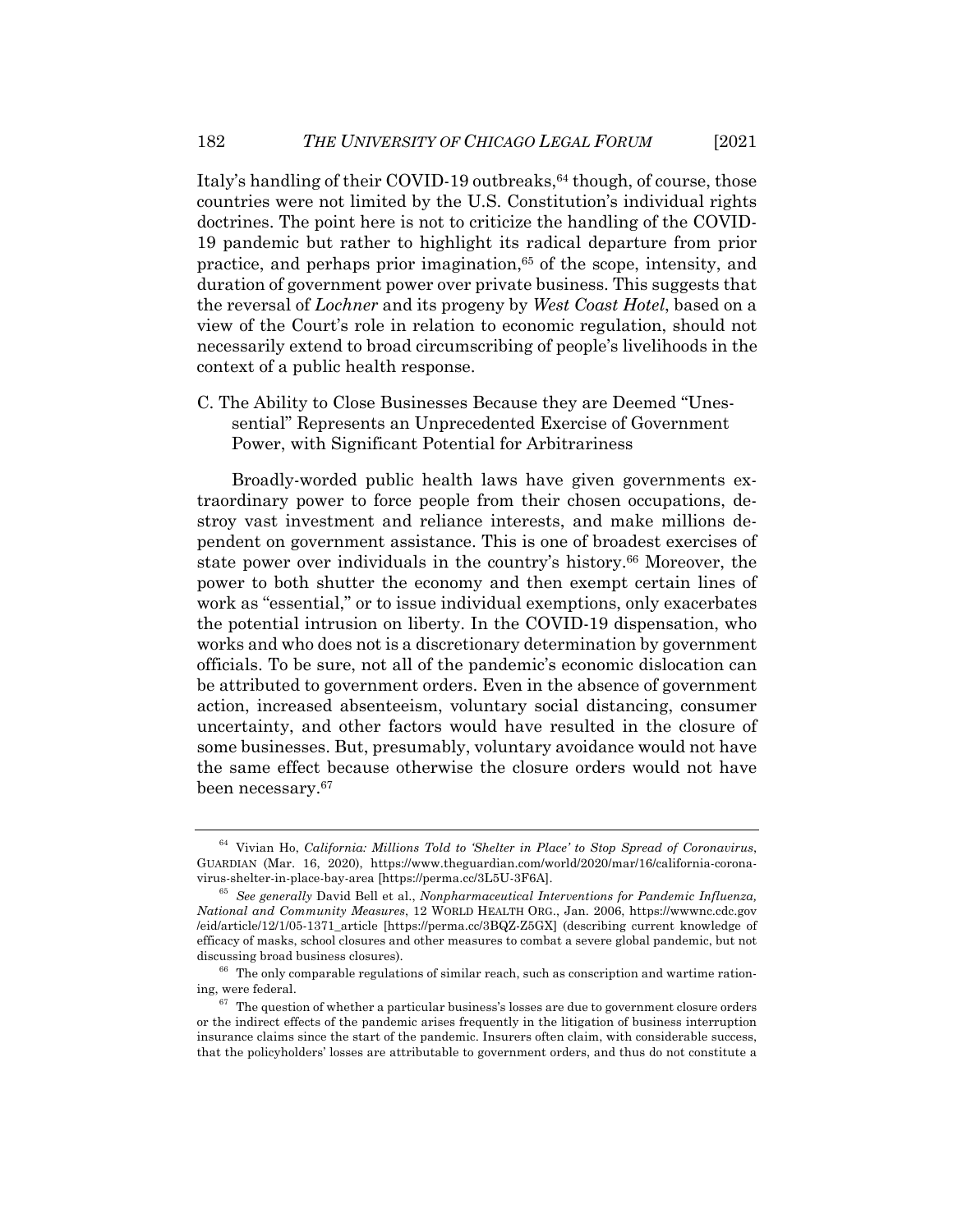The point about "essential" businesses bears emphasis. Even in the first frantic wave of stay-at-home orders, some occupations were deemed "essential"; this list would later expand. Many of these determinations have typically not been based on particular scientific knowledge about what kind of work is more likely to spread contagion. Often, they depend on competing intuitions or hunches, or perhaps competing interest group lobbying,68 rather than epidemiological data. Perhaps the most glaring example of this is the California restaurant that could not even provide outdoor dining, while a huge catering tent serving hundreds was set up next door, $69$  due to the determination that the entertainment industry was essential.70 Moreover, the determination of a business being essential has typically not required it be "essential" in the strict sense that perhaps would apply only to grocery stores and pharmacies. For example, liquor and marijuana purveyors have been allowed to stay open from the beginning almost everywhere.71 Allowing marijuana sellers to continue their business while shuttering others shows the vast state power implicit in "essential" designations, as marijuana remains a scheduled drug prohibited under federal law<sup>72</sup> and, until very recently, state law.

Politically influential professionals such as lawyers and members of the media have enjoyed special dispensation, far broader than would be required by the constitutional right to counsel or heightened protection for political speech. For example, the legal and media exceptions

<sup>&</sup>quot;direct physical loss" as required by many policies. *See* Rachel E. Keen & Jonathan Reid Reich, *COVID-19 Shutdowns, Related Litigation Put Pressure on Business Interruption Insurers,* NAT'L L.J. (Oct. 26, 2020), https://www.natlawreview.com/article/covid-19-shutdowns-related-litigationput-pressure-business-interruption-insurers [https://perma.cc/473E-69S2].

<sup>68</sup> Many states included exceptions for "labor union essential activities." *See, e.g.*, *Essential Business Operations*, STATE OF IND. (Apr. 20, 2020), https://www.coronavirus.in.gov/2496.htm [https://perma.cc/KG4J-RFV2].

<sup>69</sup> Mary Meisenzahl, *'A Slap in My Face': LA Restaurant Owner's Video Showing a Film Shoot's Catering Tent Set Up Next to Her Closed Eatery Goes Viral*, BUS. INSIDER (Dec. 7, 2020), https://www.msn.com/en-us/foodanddrink/other/a-slap-in-my-face-la-restaurant-owners-videoshowing-a-film-shoots-catering-tent-set-up-next-to-her-closed-eatery-goes-viral/ar-BB1bI54v [https://perma.cc/6D8Q-WJ3W].

STATE OF CAL., ESSENTIAL WORKFORCE 23 (Apr. 28, 2020), https://files.covid19.ca.gov/pdf /EssentialCriticalInfrastructureWorkers.pdf [https://perma.cc/V9UU-67W3]; *see also* Lee Fang, *Hollywood Deployed Lobbyists to Win Exemptions to Strict California Lockdown*, INTERCEPT (Dec. 11, 2020), https://theintercept.com/2020/12/11/hollywood-covid-filming-california-lockdown/ [https://perma.cc/GZ4J-QZZW].

<sup>71</sup> *See* Connie Lin, *What is An 'Essential' Business Anyway? A Cheat Sheet for Getting Through the COVID-19 Pandemic*, FAST CO. (Mar. 31, 2020), https://www.fastcompany.com/90484557/whatis-an-essential-business-anyway-a-cheat-sheet-for-getting-through-the-covid-19-pandemic [https://perma.cc/J6JE-V4T3].

 $72$  21 U.S.C § 812, Sched. I(c)(10) (2019).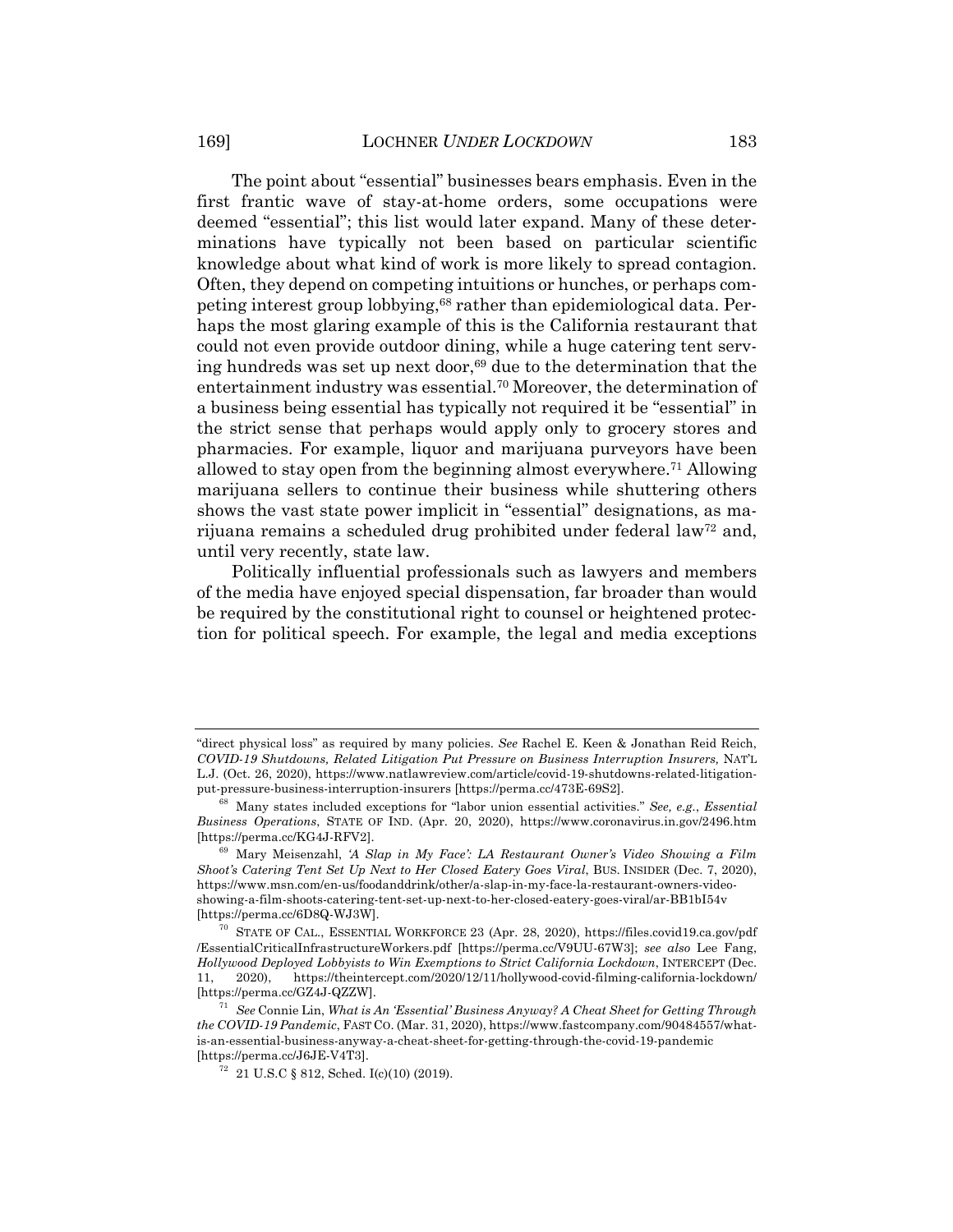apply in full to entertainment lawyers<sup>73</sup> and gossip reporters.<sup>74</sup> Real estate services enjoyed special exemptions in some jurisdictions,75 even as the Centers for Disease Control and Prevention banned residential evictions on the theory the people moving around could spread the virus.76

All such professions may be essential in some sense, but not in the sense of essential to keeping body and soul together, maintaining wartime production, or some other clear goal.<sup>77</sup> Given the ubiquitous inclusion of liquor stores, "essential" is clearly not defined in relation to the public health. Rather, they simply represent judgements about what callings the government deems worthwhile or important based on considerations going far beyond the expertise of public health officials. The greatest prior assertion of government authority over private individual livelihoods was the Office of Price Administration, War Production Board, and related agencies which had vast powers including ordering the cessation of businesses using a long list of defense-related products.78 Yet, even their power was statutorily confined to matters that "promote[d] the national defense."79

<sup>75</sup> Memorandum from Brandon Wales, *supra* note 74; *Guidance for Determining Whether a Business Enterprise is Subject to a Workforce Reduction Under Recent Executive Orders*, *supra* note 74.

 $^{76}\,$  Temporary Halt in Residential Evictions to Prevent the Further Spread of COVID-19, 85 Fed. Reg. 55,292, 55,292 (Sept. 4, 2020).

<sup>73</sup> Joshua Lenon, *Are Lawyers Essential Workers in Your State?*, CLIO (Apr. 6, 2020), https://www.clio.com/blog/lawyers-essential-services/ [https://perma.cc/P3CR-N4HX] (listing state exemptions for legal services). Notably, some jurisdictions indeed limited the legal services exception with the language "only when necessary to assist in compliance with legally mandated activities," but most did not. *Id.*

<sup>74</sup> *See, e.g.*, Memorandum from Brandon Wales, Acting Director, Cybersecurity and Infrastructure Security Agency, at 19 (Dec. 16, 2020) https://www.cisa.gov/sites/default/files/publications/ECIW\_4.0\_Guidance\_on\_Essential\_Critical\_Infrastructure\_Workers\_Final3\_508\_0.pdf [https://perma.cc/UK95-RZD2] (recommending states treat as essential "media" and "lawyers" regardless of their specialty or function); Mich. Exec. Order No. 2020-21 (Mar. 23, 2020), https://www.legislature.mi.gov/documents/2019-2020/executiveorder/pdf/2020-EO-21.pdf [https://perma.cc/ZR68-WTUD] (issuing a blanket "news media" exception); *Guidance for Determining Whether a Business Enterprise is Subject to a Workforce Reduction Under Recent Executive Orders*, STATE OF N.Y. (Oct. 23, 2020), https://esd.ny.gov/guidance-executive-order-2026 [https://perma.cc/2TFB-4U4A] (same).

 $77$  Some states, like Pennsylvania, attempted to define "essential" more strictly, such as Pennsylvania Gov. Tom Wolfe's broad closure order, which applied to all but "life-sustaining businesses." *See Order Regarding the Closure of All Businesses That are Not Life Sustaining*, COMMONWEALTH OF PA. § 1 (Mar. 19, 2020), https://www.governor.pa.gov/wp-content/uploads/2020/03/20200319-TWW-COVID-19-business-closure-order.pdf [https://perma.cc/XA4Z-YAZP]. In practice, however, "life-sustaining" functioned synonymously with "essential." *See* Josh Blackman, *The "Essential" Free Exercise Clause*, 44 HARV. J. L. & PUB. POL'Y 637, 651, 658, 690 (2021).

<sup>78</sup> *See, e.g.*, Perkins v. Brown, 53 F. Supp. 176, 179 (S.D. Ga. 1943) (upholding an order by the Office of Price Administration barring plaintiff gas dealers from operating their business due to rationing).

<sup>79</sup> Act of May 31, 1941, 55 Stat. 236, 236.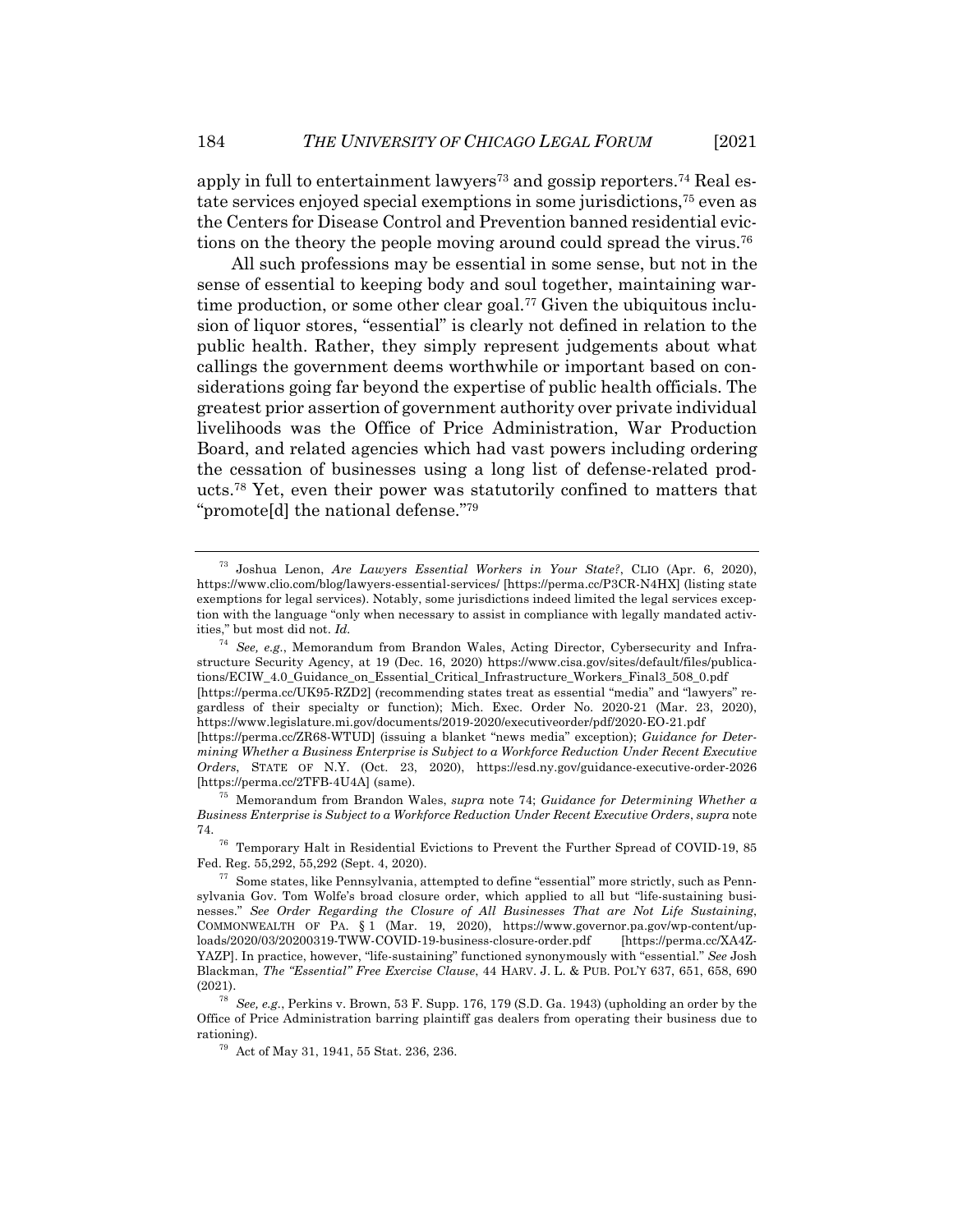In short, COVID-19 business closure orders are not merely exercises of ordinary public health power, nor are they economic regulation of a traditional kind. They apply, unlike the traditional measures of quarantines and isolation, not to people and enterprises suspected of being infected or potentially exposed, but to everyone. COVID-19 closures involve a far broader power to determine what work is worthwhile to permit. Such an exercise of power will almost always be "reasonable" given the lack of any standard for what is "essential," and thus any constitutional check must involve a higher level of scrutiny.

#### IV. UNLOCKING *LOCHNER*—AND LIMITING IT

Recognizing what one might call a "little *Lochner*" interest in a right to be free of bans on engaging in otherwise lawful vocations need not reopen the door, closed in *West Coast Hotel*, to challenging state economic regulation. The Fourteenth Amendment can limit state power to engage in wholesale deprivations of people's livelihoods without resurrecting *Lochner* itself. Thus, the liberty interest contemplated here would be narrower than *Lochner*'s free-wheeling examinations of state economic policy.

For example, a highly restrictive test for invoking such a liberty interest would be to allow its invocation only against prohibitions on work that are (1) categorical; (2) lack a basis in the historical and traditional uses of the police power in pandemic emergencies of comparable severity; and (3) do not necessarily deserve the great deference afforded to public health measures because they do not have a particularized scientific rationale. The Court's substantive due process jurisprudence frequently looks to what practices have won acceptance with time as a limiting factor.<sup>80</sup>

The first factor would limit the use of "little *Lochner*" to orders shuttering otherwise lawful businesses as a class, as opposed to imposing limits on their operations. This would bypass almost all economic legislation without calling into doubt public health responses such as social distancing requirements or occupancy and hours regulations. The

<sup>80</sup> *See, e.g.*, Washington v. Glucksberg, 521 U.S. 702, 720–21(1997) ("Our established method of substantive-due-process analysis has two primary features: First, we have regularly observed that the Due Process Clause specially protects those fundamental rights and liberties which are, objectively, deeply rooted in this Nation's history and tradition.") (citations omitted). To be sure, over time new practices may displace older ones as touchstones of tradition, but it would be hard to say the past eighteen months of COVID-19 response makes irrelevant the extent the government exercised authority in the past century of pandemic control measures, from the Spanish Flu to H1N1. *Cf.* Lawrence v. Texas, 539 U.S. 558, 571–72 (2003) ("We think that our laws and traditions in the past half century are of most relevance here."). The more current the practice, the harder it is to distinguish a genuine tradition from simply things that have happened. And the 1918–19 experience is particularly relevant because the public health threat was at least as great as with COVID-19.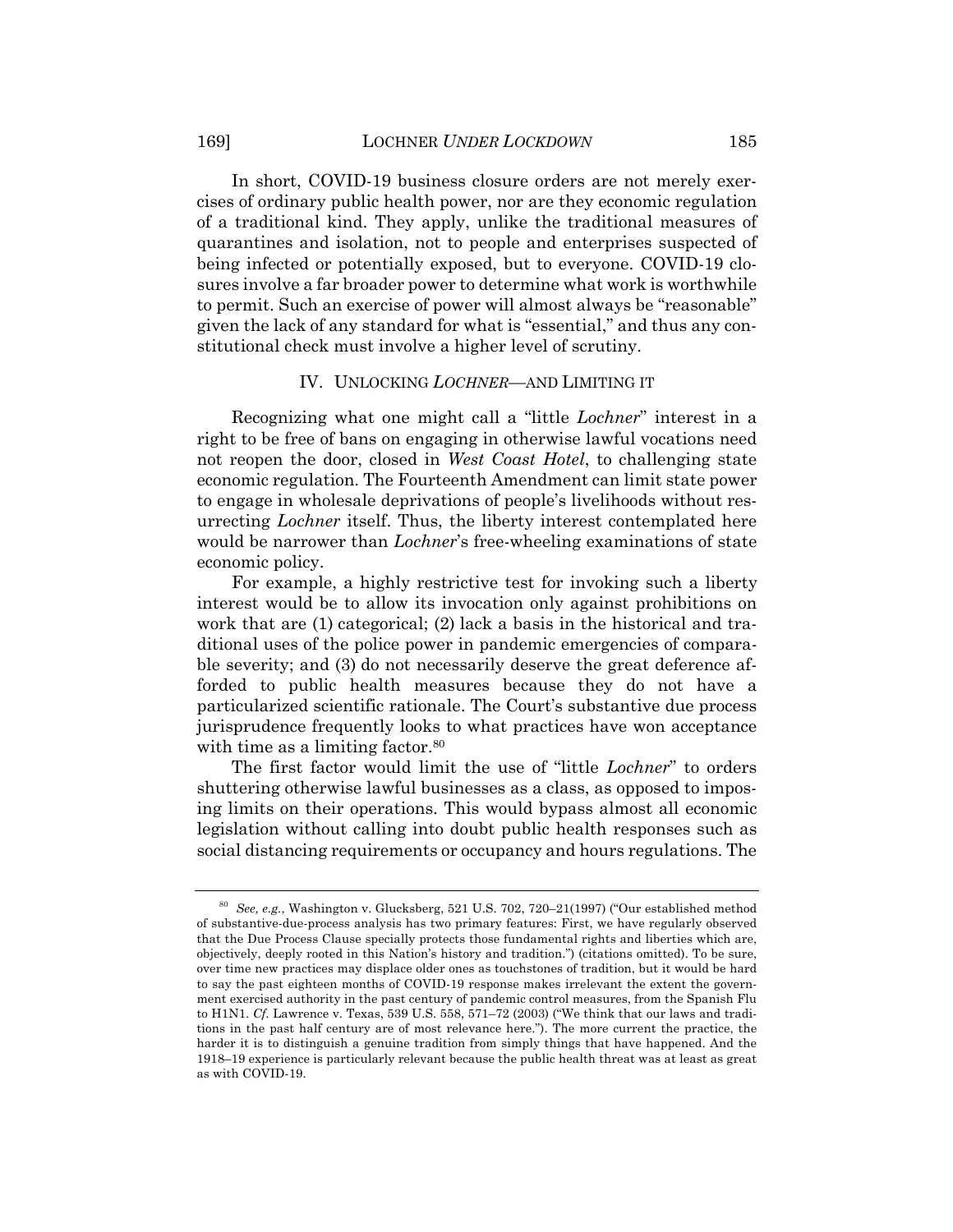second factor would prevent such substantive due process claims to be used to raise the level of scrutiny of standard public health measures, such as compulsory vaccination, quarantine and isolation, and the closure of mass gatherings and schools, all of which have been long-standing staples in the management of infectious diseases. It would, however, allow courts to meaningfully scrutinize measures that have a broad and dramatic impact, while going far beyond previously accepted or expected measures.

The third factor is crucial to both policing arbitrary exercises of government authority and respecting the scientific judgements of public health authorities. Many determinations about what businesses can remain open were not supported by an explicit scientific basis.<sup>81</sup> For example, in one case, when asked what evidence supported closing certain business but not others, one state official "could not point to any facts in the record."82 But it is clear that many of the determinations about who is permitted to work also lack any individualized evidentiary or scientific basis. Thus, the third factor should allay concerns about second-guessing expert determinations. In practice, it would mean that a broad shutdown would be easier to constitutionally justify than one riddled with exceptions. The former could be justified by a high-level public health determination that regular business must halt. That a broader shut-down might be easier to sustain than one riddled with special interest exemptions makes sense, as refusing to grant such dispensations is a political check on the use of shut-downs and confirms the exigency of the public health situation.

Recognizing a limited liberty interest in pursuing one's business would provide some check against government overreach in time of crisis, and, in particular, against the extraordinary power of determining what work is important. But it need not call into doubt public health business closure orders and stay-at-home rules generally. The ability to articulate such a right does not mean it would necessarily, or even commonly, lead to the invalidation of such measures. The existence of constitutional protection for religion did not stop courts from turning away the majority of Free Exercise challenges to closure orders and social distancing rules imposed on places of worship, especially during the first months.<sup>83</sup>

A revival of a mini-*Lochner* doctrine would still be subject to the deference to public health measures called for by *Jacobson*, which itself

<sup>81</sup> *See supra* notes 68–76 and accompanying text.

<sup>82</sup> League of Indep. Fitness Facilities & Trainers, Inc. v. Whitmer, 468 F. Supp. 3d 940, 950 (W.D. Mich. 2020), *appeal dismissed*, 843 F. App'x 707 (6th Cir. 2021).

<sup>83</sup> *See supra* notes 9–11.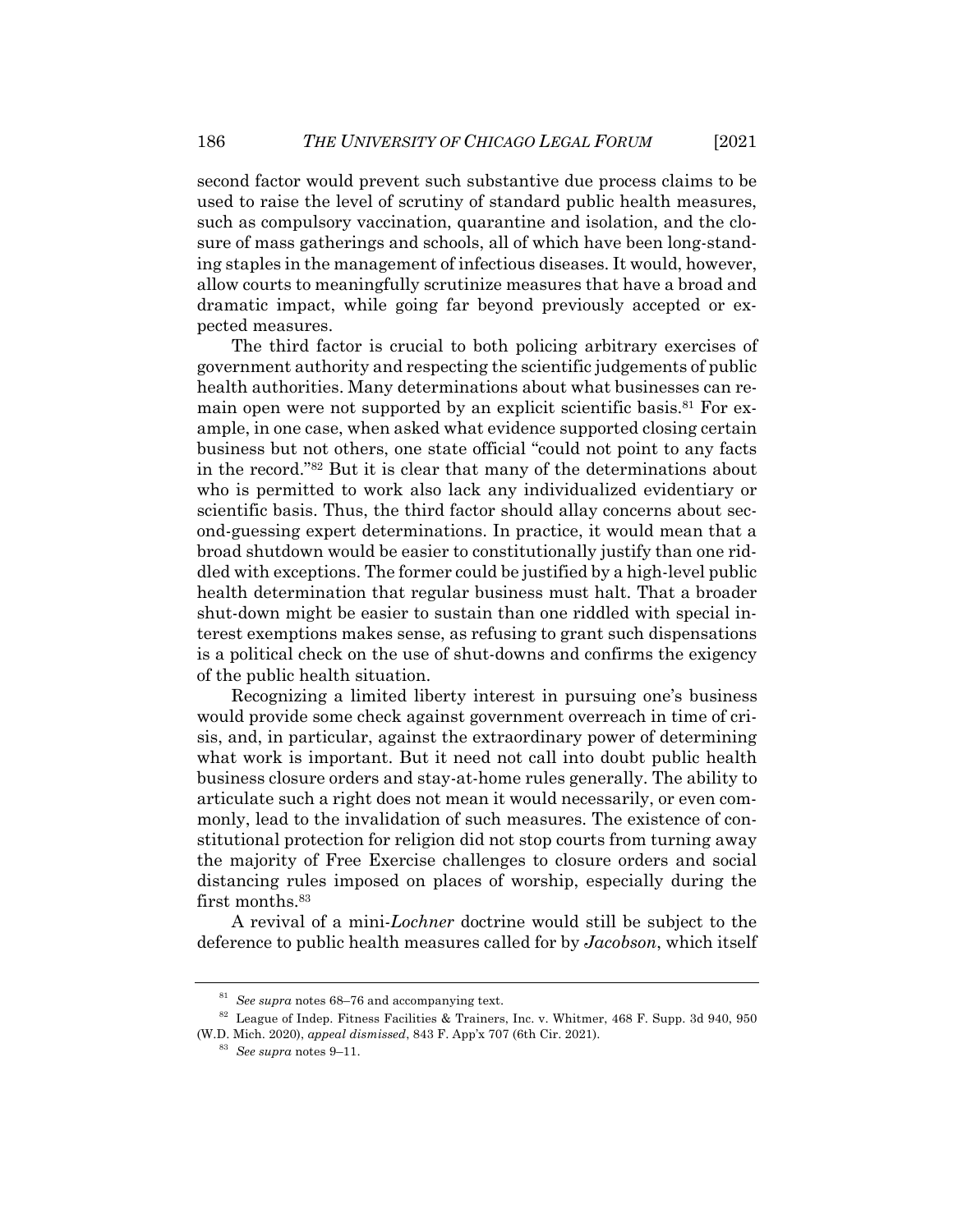involved a substantive due process claim. Government public health measures have a strong presumption of validity under *Jacobson*, but that is not the same as saying there is no individual rights basis on which to challenge them. *Jacobson* sustained a municipal vaccination requirement during a smallpox epidemic and was, until the COVID-19 pandemic, the Court's principal pronouncement on balancing constitutional rights and public health measures. From the start of the pandemic, many have read *Jacobson* as standing for vast judicial deference to public health measures taken to prevent the spread of a serious infectious disease.84 Some courts have read it even more broadly as condoning a suspension of constitutional liberties during a pandemic so long as the health measures are not "pretext[ual]."<sup>85</sup> Whatever the soundness of these ideas, they certainly read too much into *Jacobson*. Though *Jacobson* did have broad language about a society's right to brush away individual rights to protect itself, such language presaged the Supreme Court's notorious upholding of compulsory sterilization to stop the "spread" of mental retardation.86 *Buck v. Bell*<sup>87</sup> alone shows the dangers of confusing *Jacobson*'s holding in light of its limited facts with its broader musings about social self-defense.

On its facts, *Jacobson* was not dramatic. The public health threat involved was in many ways greater than COVID-19: smallpox, a disease far deadlier, and which particularly targeted children. But the governmental response was far more modest than in the current pandemic: it required people to either be vaccinated or pay a one-time five-dollar penalty (roughly \$140 today).<sup>88</sup> The plaintiff in Jacobson faced what amounts to a parking ticket, and the case thus serves as, at most, a limited precedent for today's COVID-19 measures.<sup>89</sup> Yet rights protected by the even the strictest scrutiny have received *Jacobson* treatment during the pandemic.

<sup>84</sup> *See, e.g.*, S. Bay United Pentecostal Church v. Newsom, 140 S. Ct. 1613, 1613 (2020) (Roberts, C.J., concurring).

<sup>85</sup> *See* Cassell v. Snyders, 458 F. Supp. 3d 981, 993 (N.D. Ill. 2020), *aff'd*, 990 F.3d 539 (7th Cir. 2021).

 $^{86}\,$  Buck v. Bell, 274 U.S. 200, 207 (1927) ("[S]ociety can prevent those who are manifestly unfit from continuing their kind. The principle that sustains compulsory vaccination is broad enough to cover cutting the Fallopian tubes." (citing *Jacobson*)).

 $87$  274 U.S. 200 (1927).

<sup>88</sup> *See Jacobson v. Massachusetts*, 197 U.S. 11, 21 (1905). *See also* Roman Cath. Diocese of Brooklyn v. Cuomo, 141 S. Ct. 63, 70, (2020) (Gorsuch, J., concurring) (questioning *Jacobson*'s relevance to COVID shutdown orders by asking "what does that [a small fine] have to do with our circumstances?").

<sup>89</sup> *See* Lasertron, Inc. v. Empire State Dev. Corp., 138 N.Y.S.3d 844, 851–52 (N.Y. Sup. Ct. 2021) *("Jacobson* is hardly the super-precedent that it is purported to be. The 1905 case addresses a challenge to a state law that required residents to be vaccinated against smallpox or pay a \$5 fine. The burden in *Jacobson* was fairly modest—either get vaccinated or pay a fine. Here, the burden is unlimited, as the result is closure and the forfeiture of your business and livelihood.").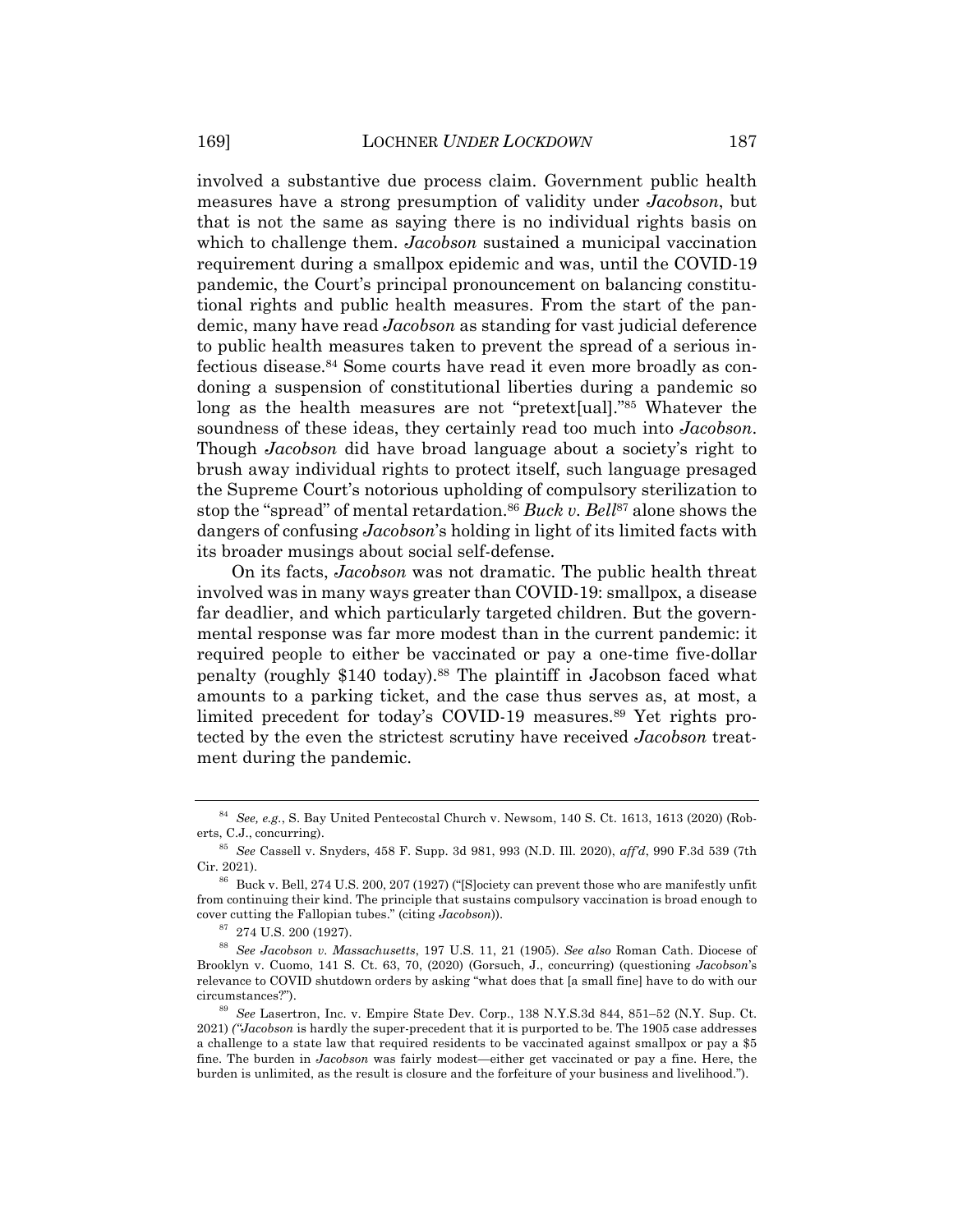One important limitation in applying *Jacobson* to current COVID-19 measures is that the former involved a single, discrete public health measure with a well-elaborated scientific justification—vaccination. The Court held that the efficacy of vaccination was "knowledge which, it is safe to affirm, in common to all civilized peoples touching smallpox and the methods most usually employed to eradicate that disease."90 This leaves open the possibility that more particular measures, such as not allowing outdoor dining in restaurants but only in film catering tents, that may not be as universally obvious or widely practiced, could be open to challenge.

Valid concerns about courts' relative lack of expertise are reflected in an extremely forgiving standard of review, not in entirely insulating such measures from challenge. Moreover, allowing such challenges to measures would not substitute courts' judgements for those of medical experts but rather check whether there is any particularized scientific determination behind the restriction.91 Courts have repeatedly noted that government closure orders are not necessarily based on "science," as evidenced by governmental defendants occasional inability to articulate reasons for some closure orders<sup>92</sup>—and these are exactly the kind of measures a "little Lochner" would target.

Courts already scrutinize the necessity and arbitrariness of COVID-19 measures as applied to abortion clinic restrictions, gun shops, travel restrictions, and protests. In some of these cases,<sup>93</sup> they have even found that the challenged policies impermissibly infringe on constitutional rights. Such a finding typically includes at least an implicit determination that the measure was not absolutely vital for public safety. If public health restrictions can be arbitrary when they affect churches and abortion clinics, there is no reason to think they may not be arbitrary when they affect people's ability to work while sweeping far more broadly than typical paternalistic economic regulations.

It has become clear in the past year that courts do not abdicate their responsibility of judicial review simply because challenged measures have a public health justification.<sup>94</sup> Courts have even struck

<sup>90</sup> *Jacobson*, 197 U.S. at 28.

<sup>91</sup> *See, e.g.*, Capitol Hill Baptist Church v. Bowser, 496 F. Supp. 3d 284, 299 (D.D.C. 2020) (noting that the city "marshaled no scientific evidence" to sustain certain closure rules and distinctions, and that what it had put forth would fail to satisfy *Daubert* evidentiary test for admissibility of scientific expertise).

<sup>92</sup> *See Lasertron*, 138 N.Y.S.3d at 851 ("Respondents could not (or would not) answer why certain indoor activities were permitted and others, like Lasertron, were not.").

<sup>93</sup> *See* cases cited *supra* notes 9–15.

<sup>94</sup> *See, e.g.*, *Laserton*, 138 N.Y.S.3d at 851 ("While it is understood that recommendations of those in the public health field should be given considerable weight, this does not mean that *carte blanche* is generously given to governmental authorities without redress or review.")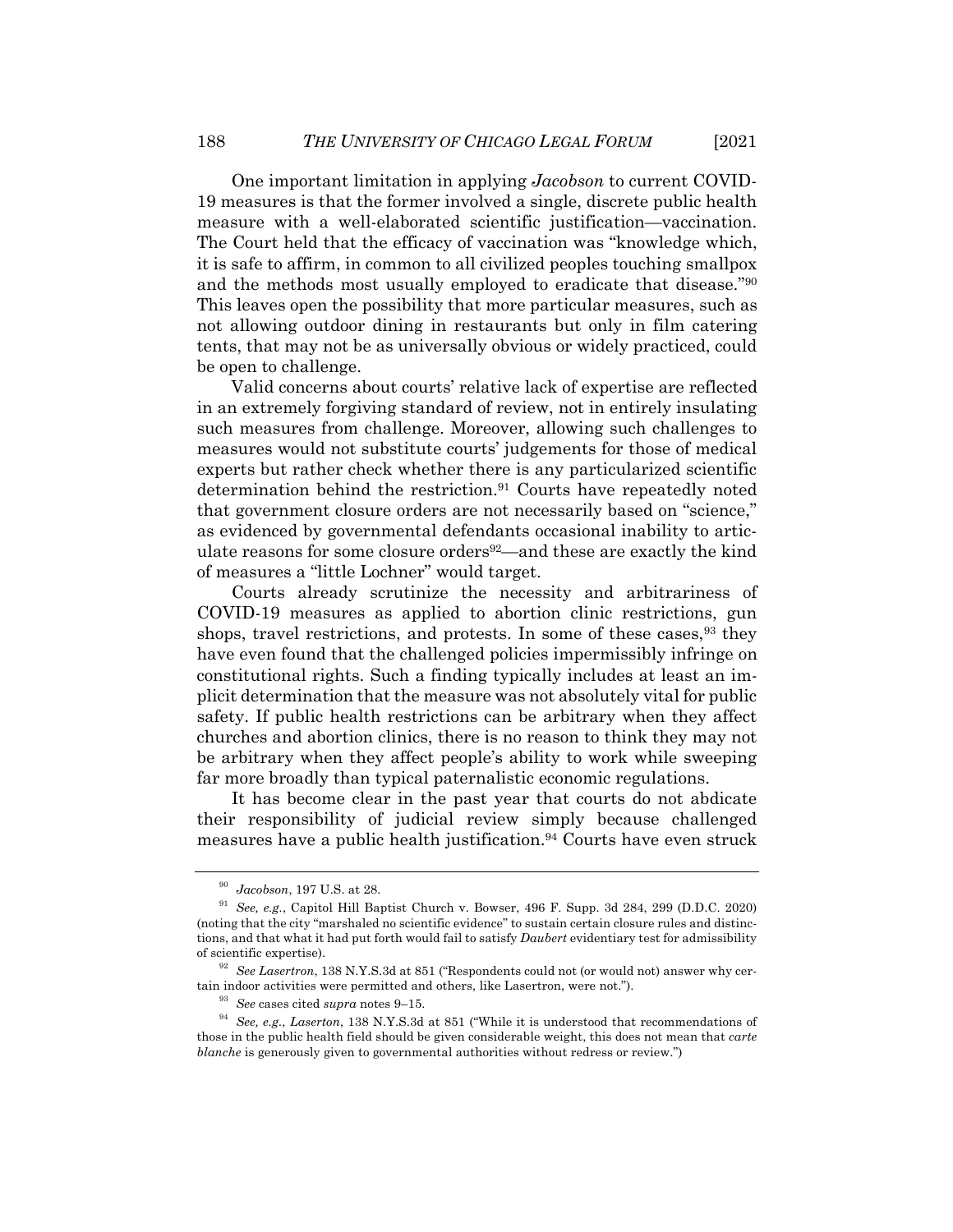down measures with purported public health justifications not only on individual rights grounds, but even on more inchoate structural constitutional grounds.95 Thus a "little *Lochner"* would not represent some new supremacy of judges over health determinations. It would simply recognize that perhaps the most important human impact of such measures on people's autonomy falls in the broad powers exercised over their ability to work.

#### V. CONCLUSION

The extraordinarily broad restrictions on business imposed during the COVID-19 pandemic have highlighted the extraordinary power governments can exercise over individuals' lives by preventing them from making a livelihood and deciding who does get to work. Despite the revival of substantive due process as a constitutional doctrine in the 1960s, liberty interests involving work are commonly thought to be outside the scope of the Fourteenth Amendment as a result of the repudiation of the *Lochner* doctrine. This Essay has shown that a closer examination of the reasons behind the abandonment of *Lochner* demonstrate that, even under current precedents, substantive due process challenges to unprecedently broad business closures should remain viable under certain circumstances, especially when such measures regulate people's ability to work but are not based on any particular view of economic policy. As a positive matter, the sheer scope of government control of livelihoods in the name of public health suggests some such liberty interest should be recognized, even if it currently is not. It would be paradoxical for courts to police various commonplace incursions into people's autonomy yet leave perhaps the largest interference outside the scope of constitutional protection.

This is not to say that business closures in a pandemic should not enjoy the same high presumption of validity as other public health measures. Certainly, they should, especially at the height of an emergency. But this Essay argues that such a presumption should not be absolute and should yield to liberty interests in some circumstances. Judicial scrutiny will be most valuable when dealing with broad and novel assertions of power.

The ability to assert a mini-*Lochner* right in such circumstances would provide is some layer of judicial safeguard against closure

<sup>95</sup> *See, e.g.*, Skyworks, Ltd. v. Ctrs. for Disease Control & Prevention, No. 5:20-CV-2407, 2021 WL 911720, at \*10 (N.D. Ohio Mar. 10, 2021) (holding that CDC eviction moratorium exceeded the agency's statutorily delegated powers, and noting that a contrary conclusion would "implicate serious constitutional concerns"), *order clarified*, No. 5:20-CV-2407, 2021 WL 2228676 (N.D. Ohio June 3, 2021); Terkel v. CDC, No. 6:20-CV-00564, 2021 WL 742877, at \*10 (E.D. Tex. Feb. 25, 2021) (holding that CDC moratorium on residential evictions to avoid spreading COVID exceeded federal government's enumerated powers).